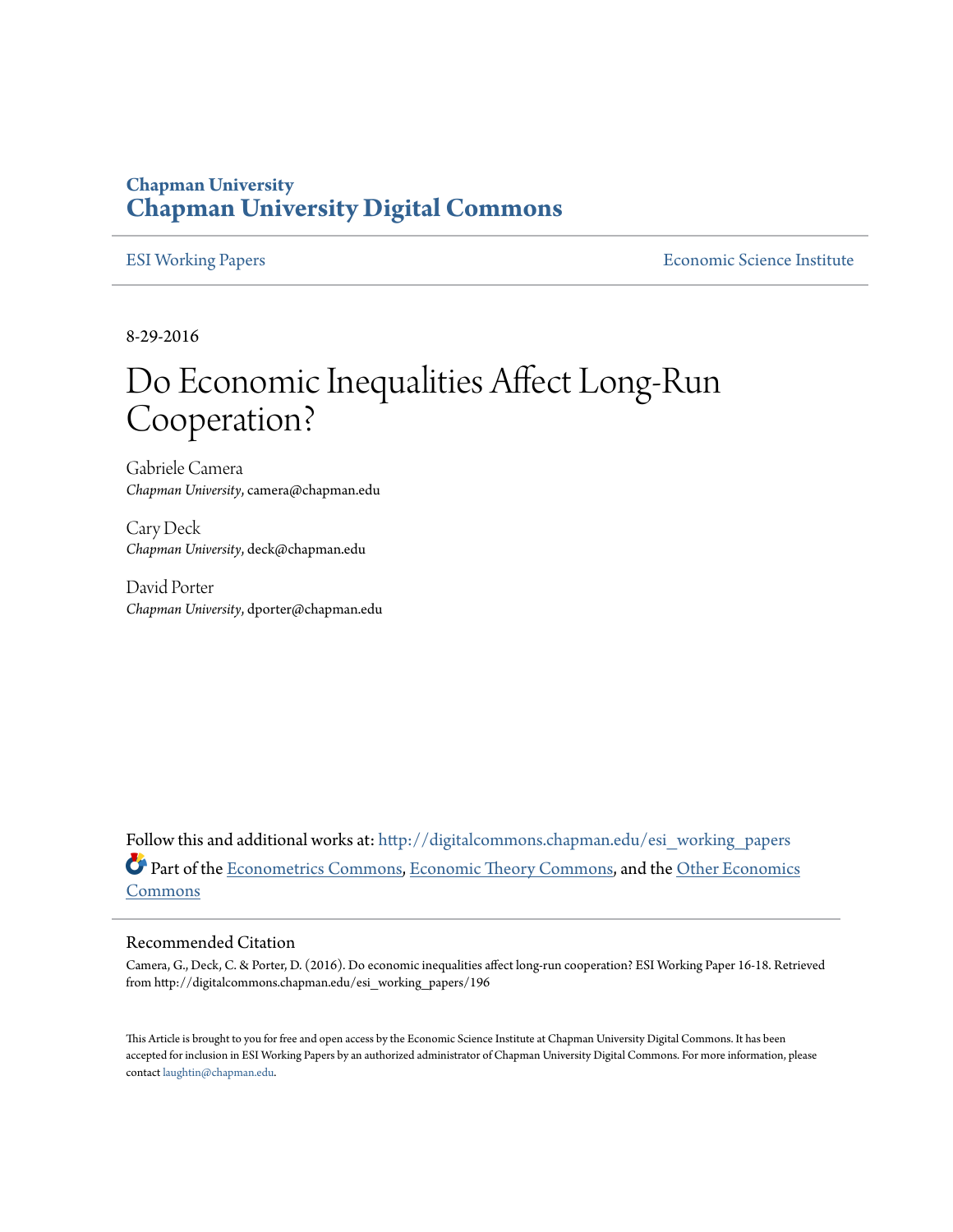## Do Economic Inequalities Affect Long-Run Cooperation?

**Comments** Working Paper 16-18

This article is available at Chapman University Digital Commons: [http://digitalcommons.chapman.edu/esi\\_working\\_papers/196](http://digitalcommons.chapman.edu/esi_working_papers/196?utm_source=digitalcommons.chapman.edu%2Fesi_working_papers%2F196&utm_medium=PDF&utm_campaign=PDFCoverPages)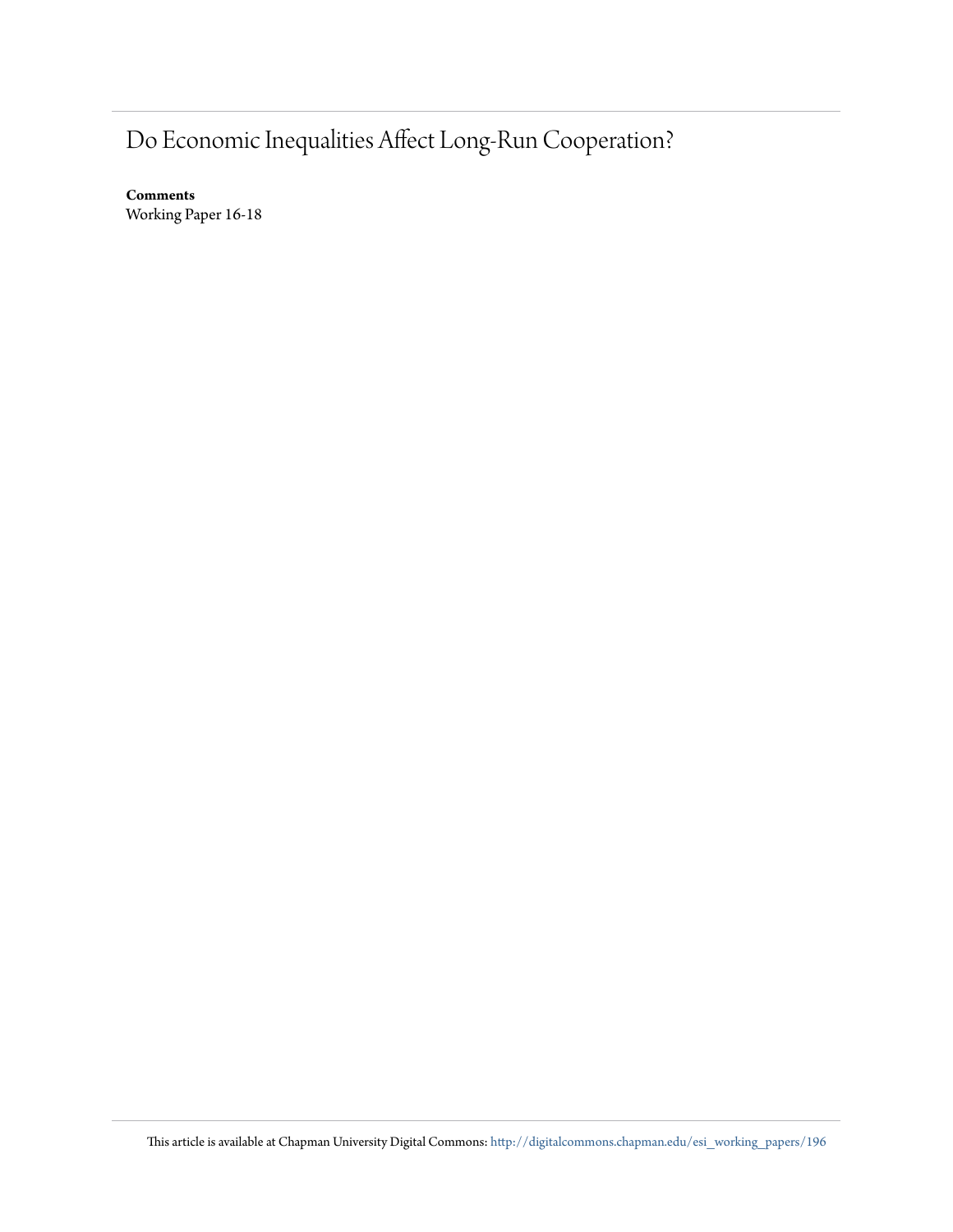## Do Economic Inequalities Affect Long-Run Cooperation?<sup>∗</sup>

Chapman University University of Arkansas Chapman University University of Basel Chapman University

Gabriele Camera Cary Deck David Porter

August 29, 2016

#### **Abstract**

Does inequality affect a group's cohesion and ability to prosper? Participants in laboratory economies played an indefinite sequence of helping games in random, anonymous pairs. A coin flip determined donor and recipient roles in each pair. This random shock ensured equality of opportunity but not of results, because earnings depended on realized shocks. We manipulated the ability to condition choices on this uncontrollable inequality source. In all treatments, uncertain ending supports multiple Pareto-ranked equilibria, including full cooperation. Theoretically, inequalities do not alter the incentives' structure. Empirically, inequality disclosures altered conduct, weakened norms of mutual support and reduced efficiency.

Keywords: experiments, indefinitely repeated games, social norms, social dilemmas. JEL codes: C70, C90, D03, E02

## **1 Introduction**

Inequality looms large in the mind of Americans (NYT, 2015) and of people in many other countries (Pew Research Center, 2014). Social scientists' main concern is that inequality may undermine the long-run prosperity of a nation

<sup>∗</sup> We thank Nat Wilcox for helpful conversations, Kladji Bregu for help running the experiments and seminar participants at Chapman University and the Cleveland Fed. G. Camera acknowledges partial research support through the NSF grant CCF-1101627. Correspondence address: Gabriele Camera, Economic Science Institute, Chapman University, One University Dr., Orange, CA 92866; e-mail: camera@chapman.edu.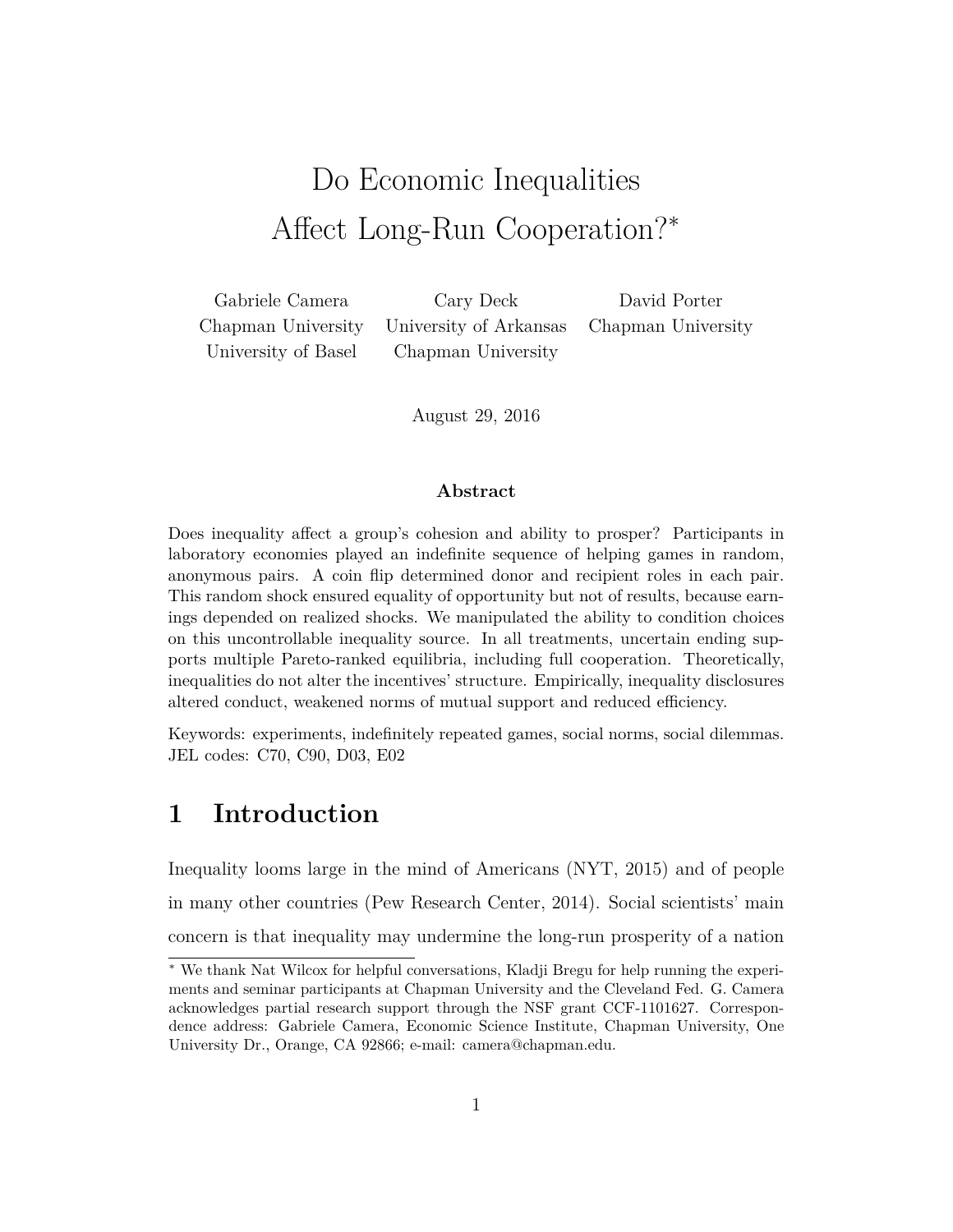(Stiglitz, 2012). One set of problems is due to the economic inefficiency it might induce by creating distortions in capital and labor markets (e.g., Aghion and Williamson, 1998; Piketty, 2014). But inequality has also been argued to erode cohesion, trust, and cooperation (Putnam, 2000), institutions that are pillars of prosperity because they influence the structure of incentives in the economy (Kimbrough et al., 2008; North, 1991). Much less is known about this second aspect. This study contributes to filling this gap by means of an experiment.

We ask: does inequality affect cooperation and a group's ability to prosper? Field data offers ambiguous evidence on this point because many institutional and environmental factors co-vary with inequality. Prosperity may reflect changes in the capital market's structure, not wealth inequality; reduction in social cohesion may stem from migration, not income gaps; and so on. Inequality itself may stem from a mix of factors (choice, luck, power, ability). In the laboratory, these kinds of confounding factors can be controlled.

In our experiment, a group of four subjects plays an indefinite sequence of helping games as strangers, in ever-changing pairs. This helping game offers the simplest setup to think about repeated cooperation because the game is an individual decision problem. In each pair one party (the donor) has the option to cooperate, suffering a small cost to provide a larger benefit to the other party (the recipient). A virtual coin flip determines who gets which role. This random role assignment amounts to an uncontrollable shock to earning opportunities, which guarantees equal future opportunity but not equal results, as the realized sequences of shocks are inherently heterogeneous. This set-up gives rise to a social dilemma. Per-capita income increases with cooperation, so full cooperation maximizes expected payoffs. However, each donor has a short-run temptation to free ride.

In this environment, simple cooperative strategies such as "tit-for-tat" can-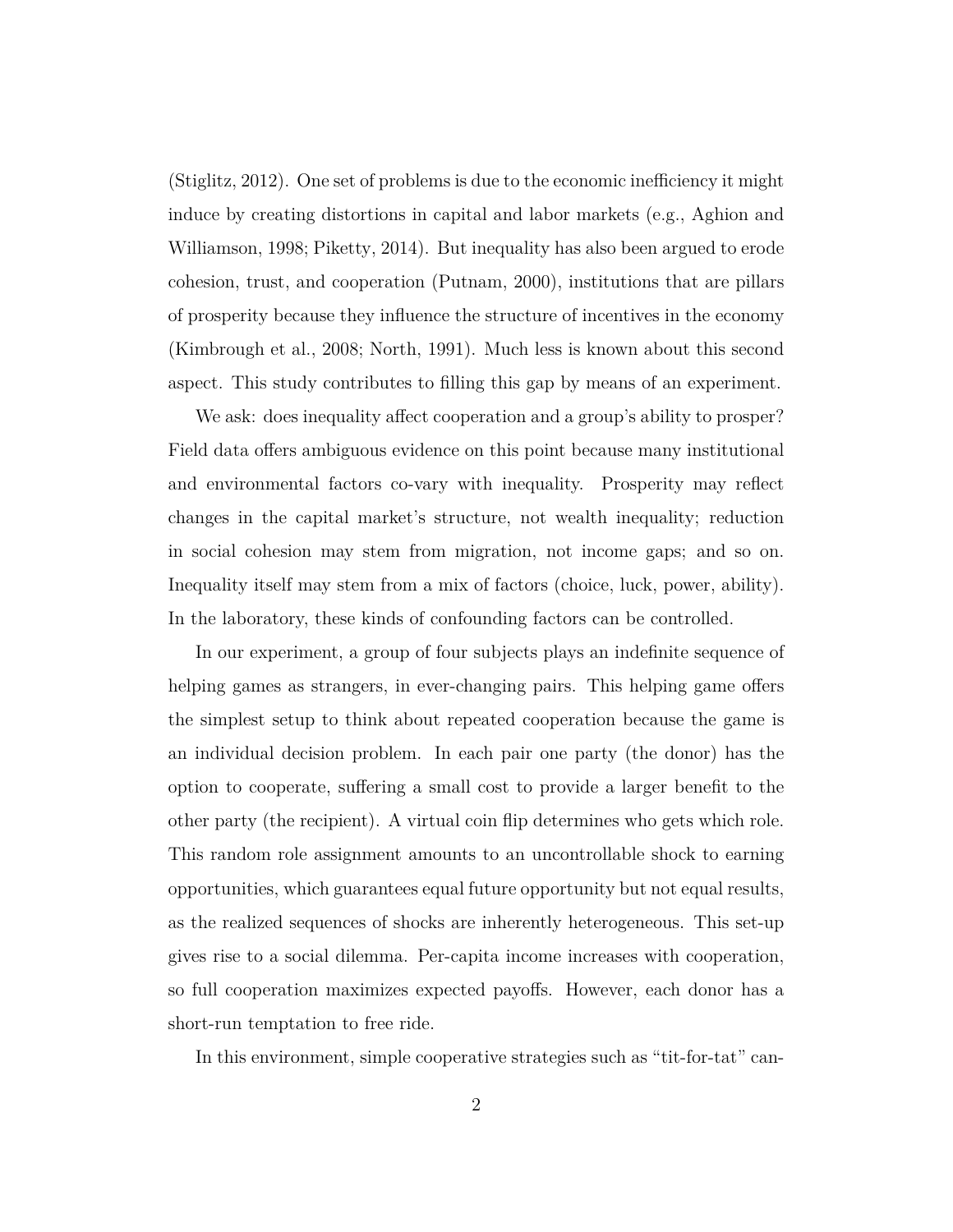not be used because players do not interact as partners. However, folk theoremtype results have shown that strangers can exploit the uncertain ending, and the actions known to have been taken in their group, to remove opportunistic temptations (Kandori, 1992). Many outcomes are consistent with Nash equilibrium—including full cooperation, which is an equilibrium in which the exogenous shocks induce income inequality. Theoretically, inequality should have no effect on the structure of incentives for payoff-maximizing players because past shocks do not influence the expected return from cooperation. However, previous experiments with a similar design have shown that subjects seldom coordinate on the efficient equilibrium (Camera and Casari, 2014; Camera et al., 2013).

Our first contribution is to provide evidence that inequality that theoretically does not alter the structure of incentives, in practice influences patterns of cooperation and aggregate outcomes. The random variation in realized earning opportunities affected individual behavior and aggregate efficiency. Donors conditioned their choices on their own history of roles, rather than on the actions known to have been taken in their group—as theory suggests should happen to support the efficient outcome. The most advantaged subjects—who experienced frequent opportunities to benefit from cooperation—cooperated more than those at the other end of the spectrum. Inequality thus presents an obstacle to coordinating on efficient play when a social dilemma is indefinitely repeated.

As a second contribution, we demonstrate that cooperation is elastic to information about inequality. In a treatment, donors saw the counterparts' frequency of shocks before making a choice. Behaviorally, this makes inequality salient. Theoretically, this neither removes any of the equilibria that can be attained in the baseline set-up, nor alters the expected return from coop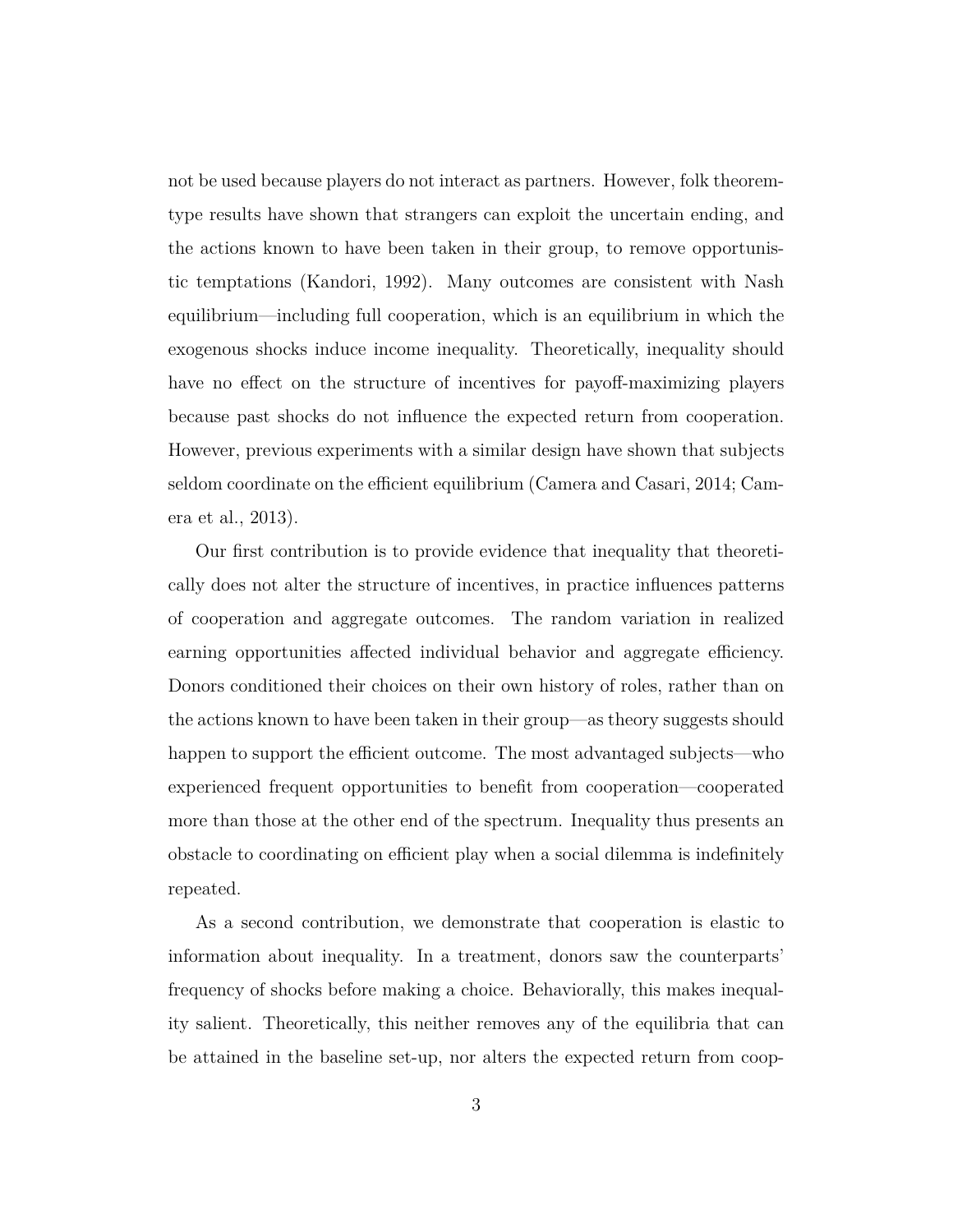eration or the theoretical structure of incentives. However, we find that group cohesiveness suffered and efficiency declined compared to the baseline set-up where histories of shocks remained hidden.

Three features set our design apart from other experiments about cooperation and inequality. First, not only is full cooperation a Nash equilibrium, but it is only one of many possible equilibria. By contrast, the inefficient outcome is typically the only equilibrium in previous experimental designs (e.g., Andreoni and Varian, 1999). Second, subjects interact as strangers, not partners as in previous designs (e.g., Nishi et al., 2015). This means that cooperation hinges on the group being able to develop norms of community punishment, since individual identities and past conduct always remain hidden—which prevents reciprocity or reputation-building. Finally, cooperation has the same expected return for all group members, unlike in previous experiments (e.g., Gangadharan et al., 2015). Section 2 discusses in more detail the related experimental literature. Section 3 describes the design. Section 4 presents the theory. Section 5 reports the main results and Section 6 offers some final considerations.

## **2 Related studies**

Our work is mainly related to experimental studies of cooperation in repeated social dilemmas and, in particular, to indefinitely repeated dilemmas—which support a richer set of equilibria compared to games that are one-shot or with a commonly known number of periods (Palfrey, 1994).

In the typical experimental design of indefinitely repeated dilemmas, the matching protocol involves fixed pairs of subjects, who take an action in every period, in a symmetric game (e.g., Blonski et al., 2011; Dal Bó and Fréchette, 2011; Duffy and Ochs, 2009; Sherstyuk et al., 2013). That design not only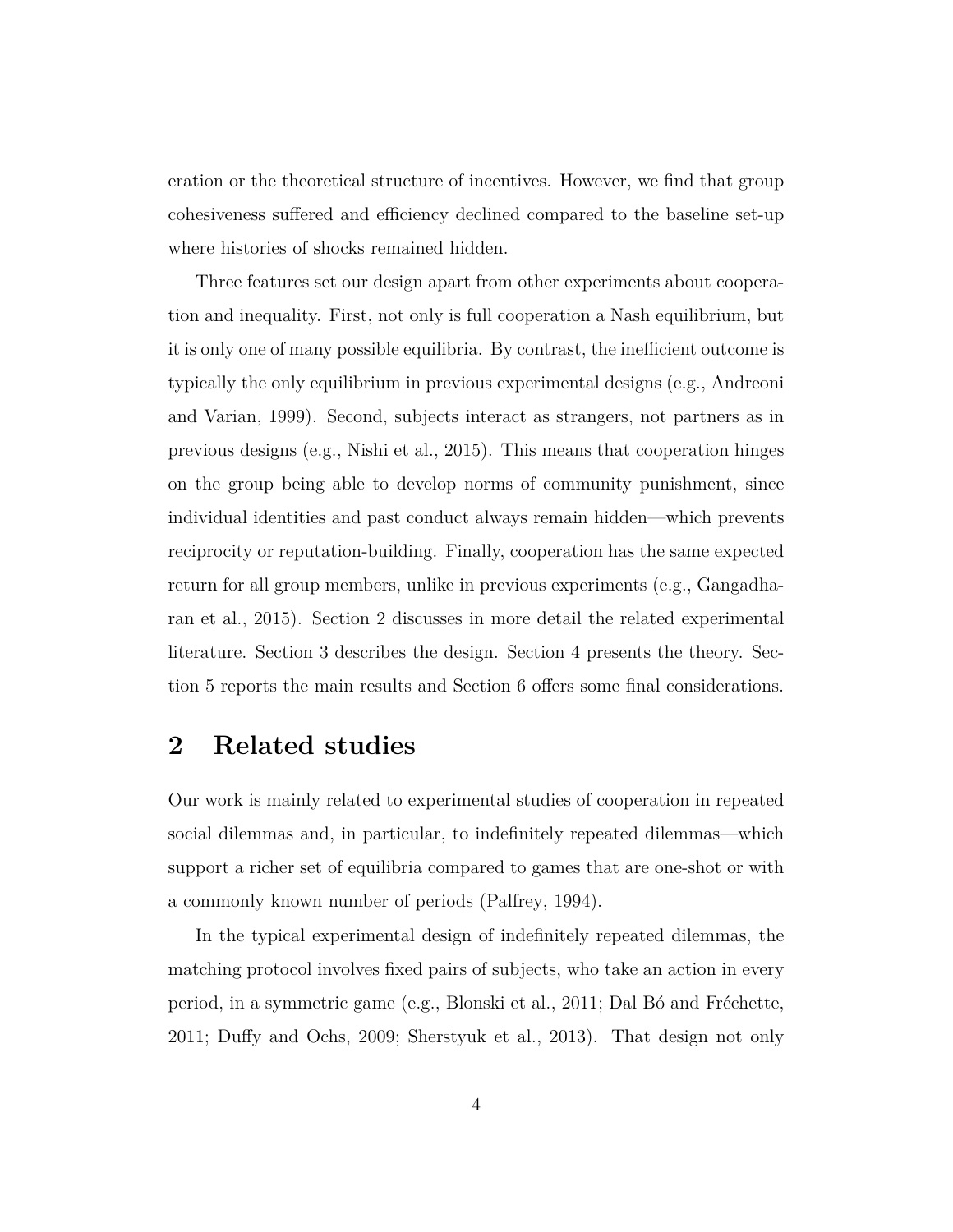allows for reciprocity mechanisms to support cooperation, but it also ensures that earnings are equal under full cooperation. Recent experiments have considered a design that rules out reciprocity, and where full cooperation does not guarantee equal earnings (Camera and Casari, 2014; Camera et al., 2013). In their strangers design, pairs are randomly re-matched each period and subjects do not take an action in every period; they either have the opportunity to give a benefit to someone else, or to receive a benefit from another subject at randomly alternating points in time. The running total of earnings dynamically evolves according to random elements as well as the actions of counterparts. In these experiments subjects are neither informed of their position in the distribution of earnings nor of the realized distribution of opportunities to give or receive benefits. Our experiment manipulates this informational condition, to determine how, if at all, such information impacts cooperation and realized efficiency.

There is an experimental literature on how wealth inequality affects behavior in one-shot or finitely repeated social dilemmas, but the results appear mixed. Andreoni and Varian (1999) use the canonical trust game but provided varying show-up payments to subjects to induce inequality. They find no consistent effect of induced inequality. However, Greiner et al. (2012) find that initial inequality leads to greater trust in a repeated trust game with anonymous rematching because higher wealth is a clearer signal of previous untrustworthiness when initial conditions are equal.<sup>1</sup> Nishi et al.  $(2015)$ , finds that players who are informed about partners' past behavior, in a networked public goods game, cooperate less when they are informed about the wealth of others. Gangadharan et al. (2015) find a negative impact of inequality on

<sup>&</sup>lt;sup>1</sup>Interestingly, inequality models cannot describe behavior in two- and three-person trust games (Deck, 2001; Kagel and Wiley-Wolfe, 2001).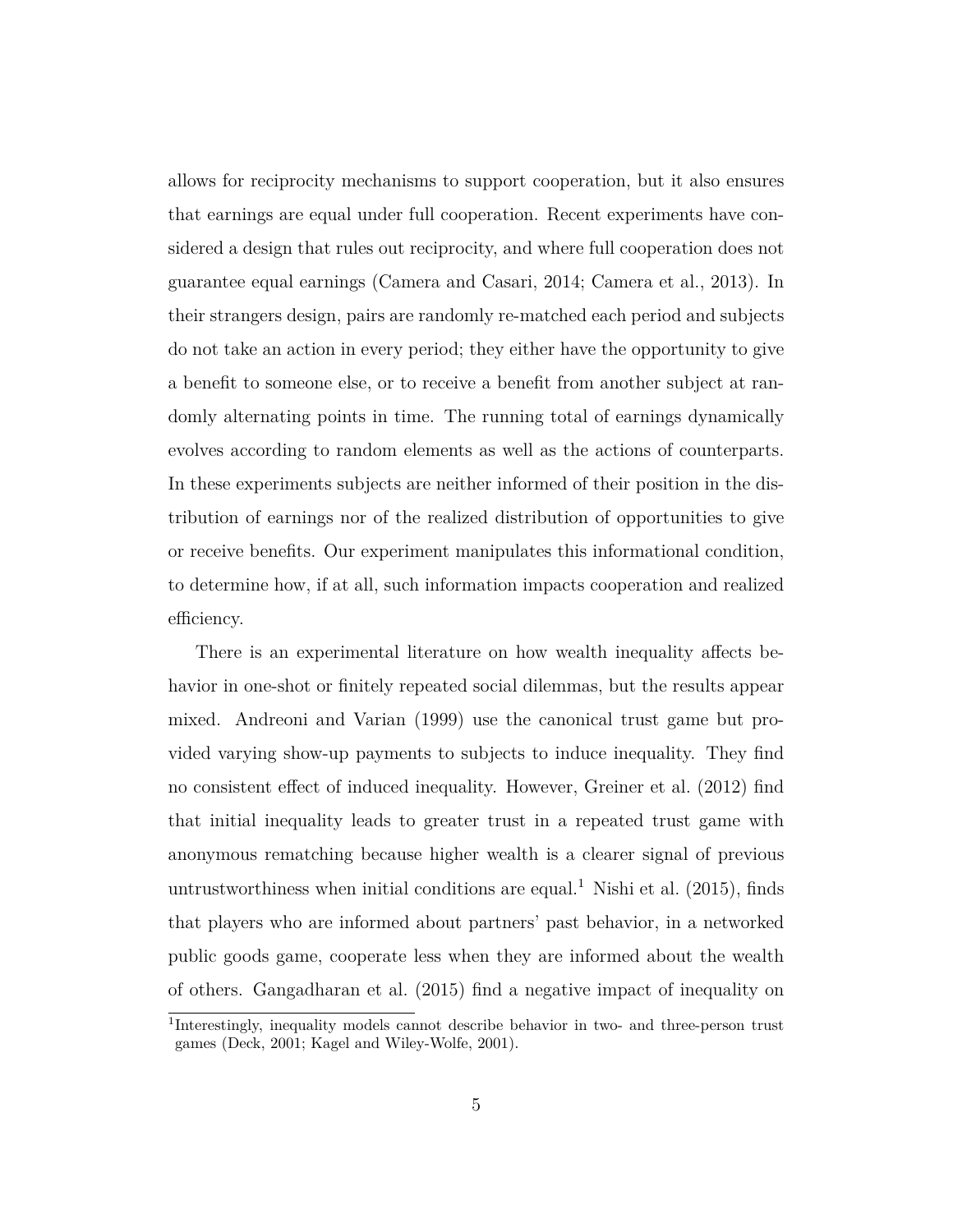efficiency in a linear public good game where subjects can communicate with and reward others. In all of these studies, cooperating by investing own wealth to bestow benefits on others (i.e., social fungibility) is not part of a Nash equilibrium for a self-interested, rational player—unless one explicitly considers heterogeneity or introduces social components in preferences. By contrast, we study a game where full cooperation is a Nash equilibrium—even if players are homogeneous and self-interested—wealth is not socially fungible, and others' past conduct is kept private.

There is also mixed evidence on how externally-imposed payoff inequality affects the division of surplus in strategic settings. Goeree and Holt (2000) find that differences in fixed payments in laboratory bargaining games induce offers that are not consistent with Nash equilibrium but are consistent with a fair division of final payments. In a dynamic public goods experiment, Sadrieh and Verbon (2006) find no clear link between cooperation among partners and the exogenous distribution of rights to the surplus generated. Just as in Goeree and Holt (2000), differences in payoffs should not theoretically alter behavior in our design, but they do. Yet, unlike Sadrieh and Verbon (2006), we find evidence that the distribution of the running total of giving opportunities significantly affects cooperation in a dynamic setting.<sup>2</sup>

Finally, our study is situated in an experimental literature about how information influences the efficiency of outcomes. This literature is vast, as it straddles several research agendas, from the study of reputation (Bolton et al., 2005; Camera and Casari, 2009; Schwartz et al., 2000) , to the study of transparency and communication (Ellingsen and Ostling, 2010; Huck et al., 2000; Isaac and Plott, 1981), from the impact of payoff asymmetries on coop-

 $2$ The evidence from non-strategic distributive choice experiments—where third-party spectators must select a division of resources—is also mixed (see Mollerstrom et al., 2015)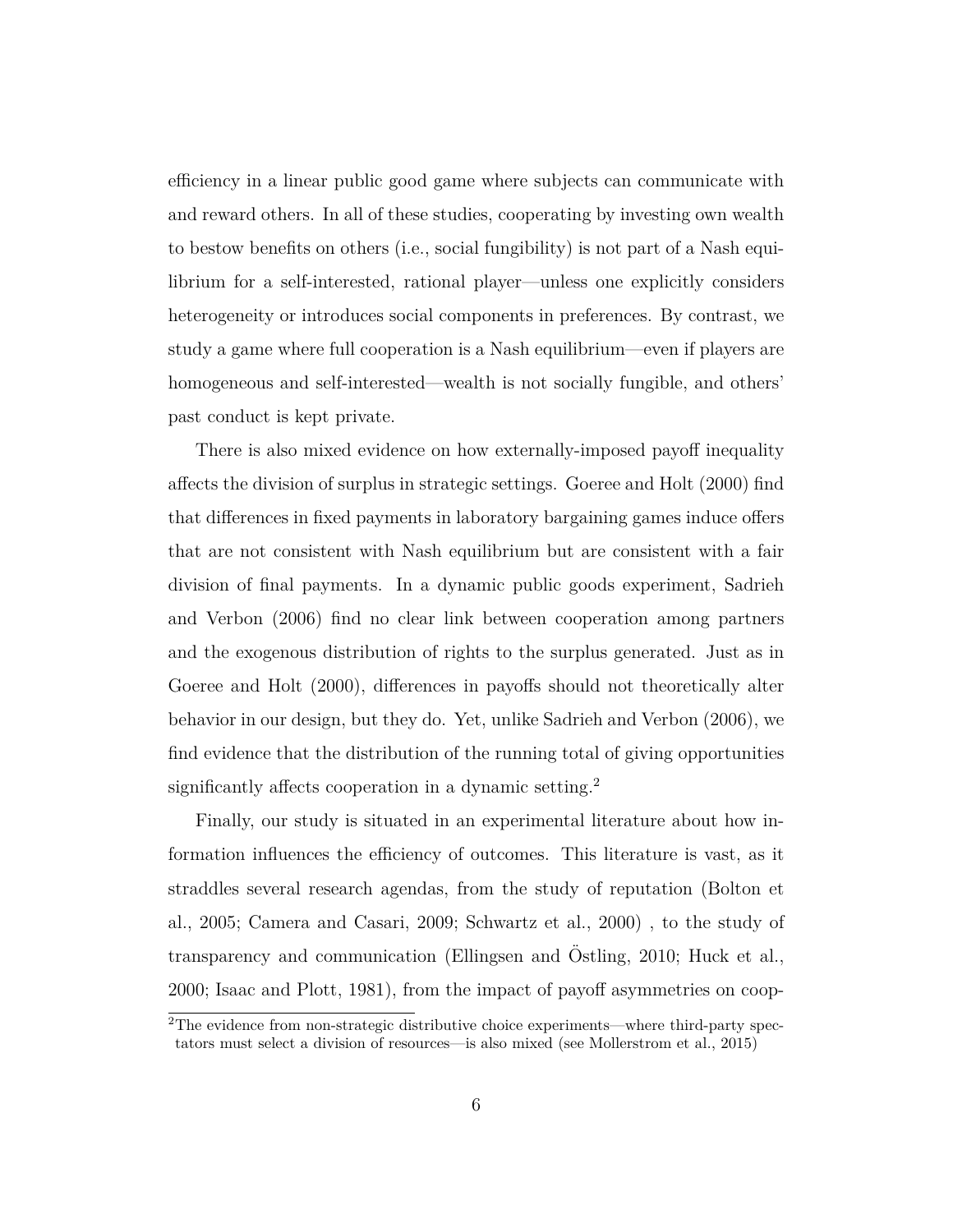eration (Andreoni and Varian, 1999; Chen and Gazzale, 2004) to the study of the role of information in market and strategic experiments (Kagel and Levin, 1986; Nagel, 1995; Roth and Malouf, 1979). Although there are elements of commonality with all of these research themes, our most direct contribution is to the last strand of research. To discuss, we adopt a design where subjects cannot build a reputation in any treatment—they remain strangers in all interactions and can never establish reciprocal relationships. Second, all treatments are designed so that the past conduct of an individual always remains opaque—and players have no ability to communicate. Third, in all treatments cooperation symmetrically benefits players because there is always equal opportunity and players who face identical decisional situations have equal payoff matrices. When we manipulate the amount of information across treatments we find that less, not more, information is beneficial. This result is related to similar findings in market experiments and strategic bargaining games (see Smith, 1994, p. 119). Unlike those settings, however, we focus on information that is payoff-irrelevant, cannot disclose past conducts, nor can be used to build reputations. We find that the less informed players are about the distribution of past earning opportunities, the more cooperative they become. This pattern is not predicted by the standard application of folk theorem-type results. Yet, providing this information reduces cooperation: subjects who had many recipient opportunities tend to be more cooperative (and can be more forgiving) when no information about others is provided even if the efficient outcome is equally attainable in all informational settings.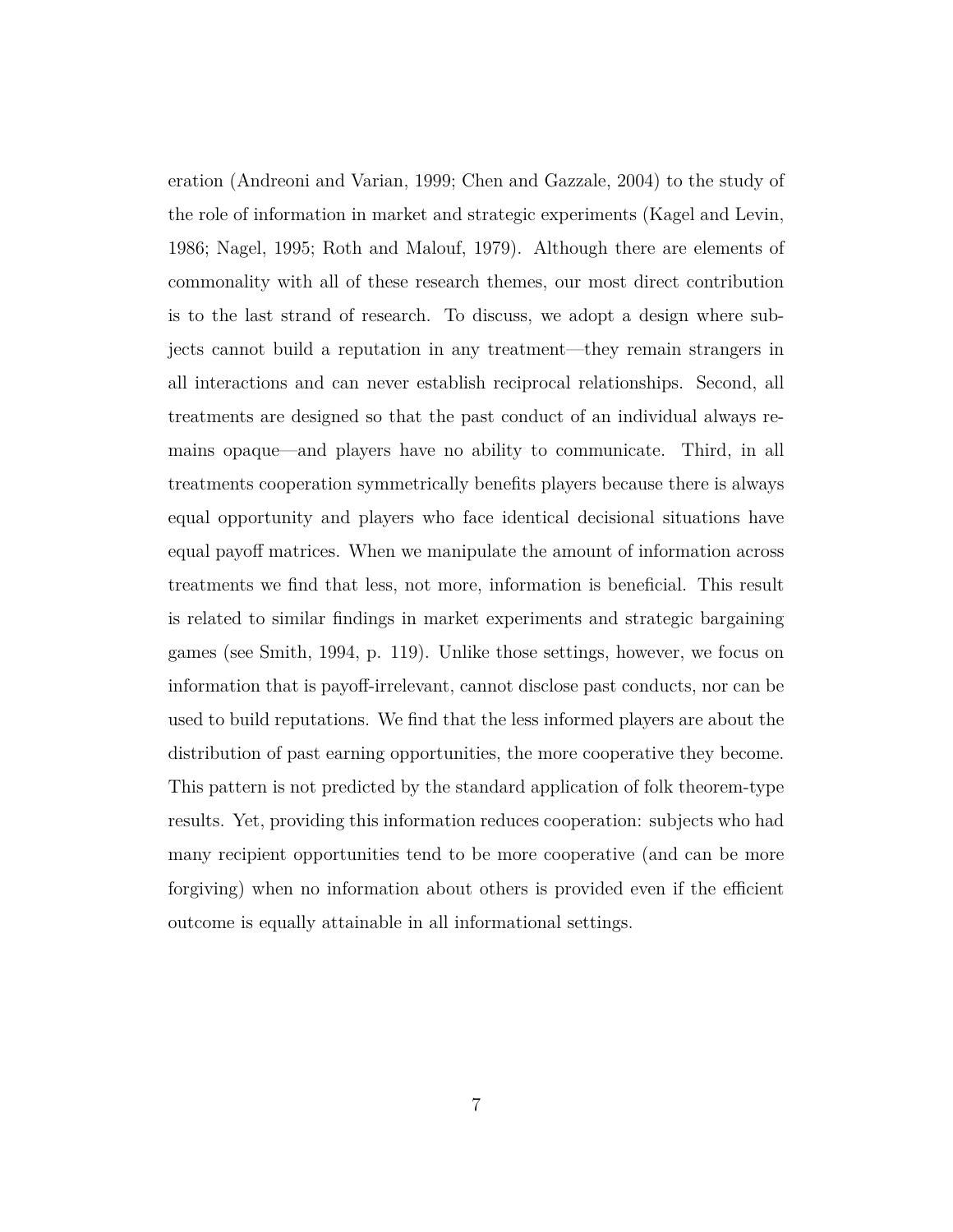### **3 Experimental design**

In our experiment, a group of subjects played in an indefinite sequence of "helping games." Each game consists of a "donor" who is endowed with a good and a "recipient" who values the good more than the donor. The donor faces an individual decision problem: she can transfer the good to the recipient (*Help*), or she can consume the good (*Do nothing*). The recipient has no endowment and no action to take. All framing in the experiment was neutral. The structure of the game is in Table 1, while screenshots and instructions can be found in Appendix B.

|           | Donor |              |  |
|-----------|-------|--------------|--|
|           | Help  | $Do$ nothing |  |
| Recipient | q,0   | $d-l, d$     |  |

Table 1: Payoffs in the helping game  $(q=25, d=6, l=2 \text{ points}; 1 \text{ point} = $0.20)$ .

If the donor helps, then the recipient earns *g* while the donor earns nothing. Otherwise, both subjects earn a default payoff, which is higher for the donor; *d* denotes the donor's default payoff and *d* − *l* denotes the recipient's default payoff, with  $g > 2d - l > 0$ . There is *cooperation* in a meeting when the donor chooses to help the recipient; otherwise, there is *defection*. Given the payoffs, the donor's dominant action is to do nothing. Cooperation is *not* mutually beneficial but it is (socially) optimal as it maximizes surplus in the pair. In the experiment  $d = 6$  points,  $l = 2$  points,  $g = 25$  points, where points is the experimental currency unit. The surplus from cooperation is  $g - (2d - l) = 15$ points. The cost of cooperation to a donor is the difference in the two possible payoffs  $0 - d = -6$  points; the benefit of cooperation to a recipient is her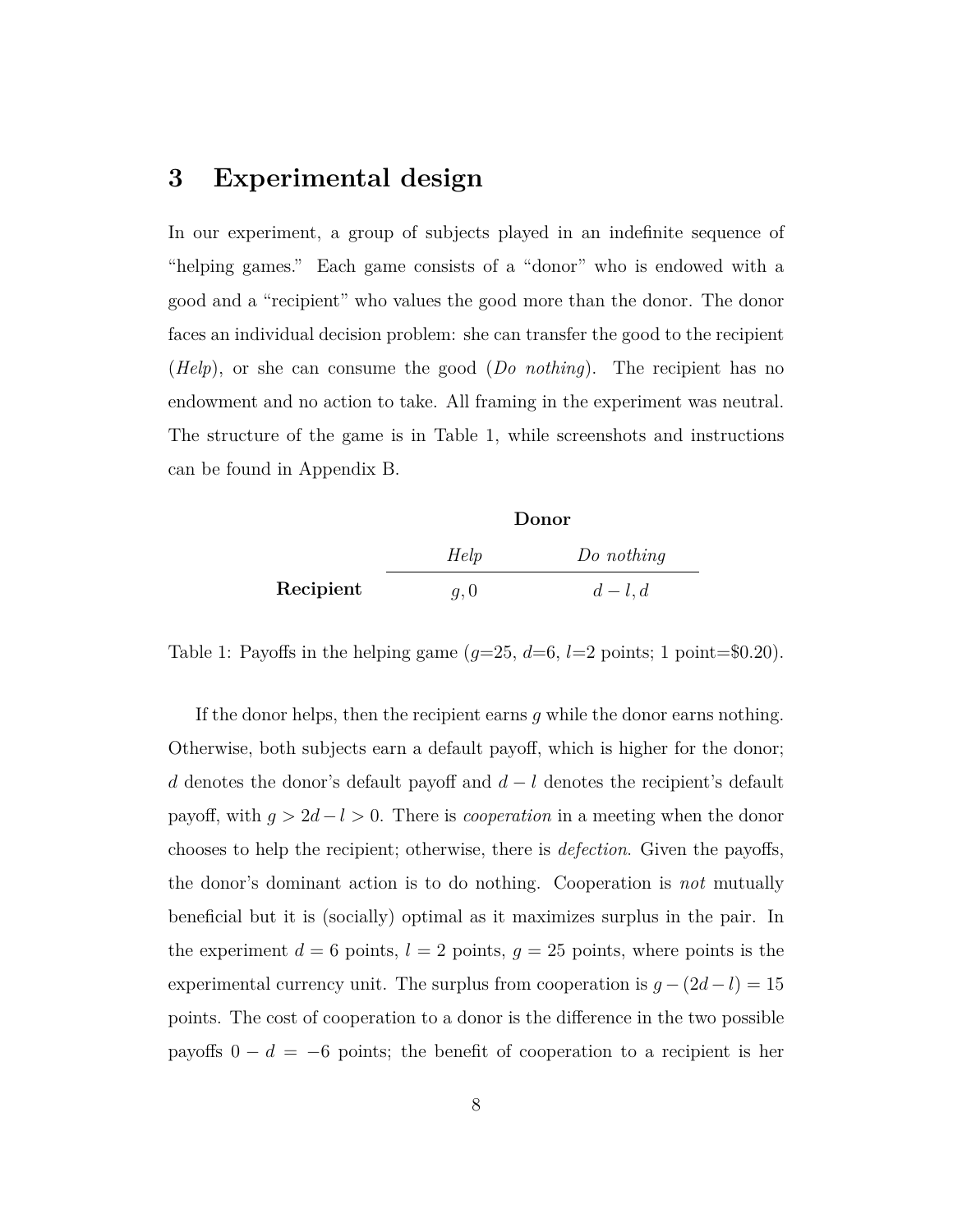surplus  $g - (d - l) = 21$  points; hence the benefit/cost ratio is 3.5.

**Baseline session and supergame:** A session involved 16 subjects in the lab at the same time, all exposed to the same treatment, which was chronologically divided into five distinct supergames. In a supergame, subjects interacted for an indefinite number of periods in fixed matching groups of size four. Hence, there were four concurrent supergames being played in a session. In each group, subjects were randomly re-matched into pairs at the start of each period, so there was a 1*/*3 probability of meeting the same person in two consecutive periods. Subjects did not know with whom they were paired nor did they know who was in their matching group in any supergame.

Every period, in each pair the computer randomly assigned the recipient role to one subject ("blue," in the experiment), and the donor role to the other ("red"), with equal probability. Hence, in every period half the subjects where recipients and half were donors. The random assignment of roles is a shock that affects the subject's earning potential for the period because recipients have a superior earning potential (25 points vs 6 points). This shock ensures equal economic opportunity going forward because future earning prospects are constant and identical for all participants. However, the random assignment of roles generates unequal economic results because it provides an exogenous source of variation in cumulative earnings. As the game progressed, some participants could be recipients more often than others, which would give them more chances of getting the higher payoff of 25 if the cooperative outcome was attained (and the higher payoff of 6, under full defection)

The duration of the supergame was uncertain because it was determined by a random continuation rule (as in Roth and Murnighan, 1978). A supergame began with 15 fixed periods after which successive periods occurred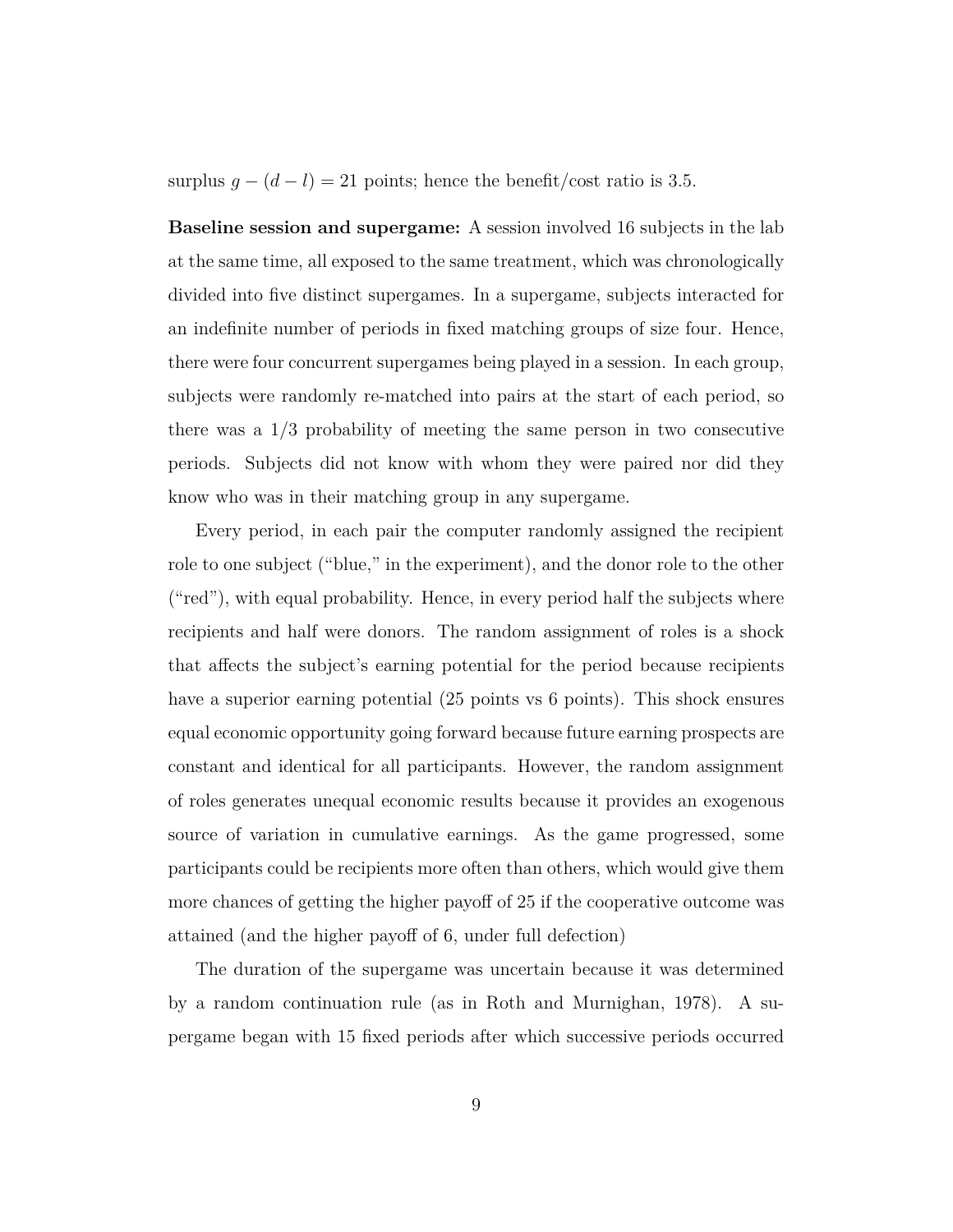with probability  $\beta = 0.75$ . This continuation probability can be interpreted as the discount factor of a risk-neutral subject. *A priori*, the expected duration of a supergame was 18 periods because from period 15, in each period the supergame is expected to last 3 more periods. At the end of each period a computer drew an integer number between 1 and 100 with equal probability, which was then revealed to all subjects. A draw equal to or below 75 informed subjects that the supergame would continue (otherwise, it would end). <sup>3</sup>

At the end of each period, subjects observed whether or not the outcomes were identical in both pairs of their group. This form of anonymous public monitoring allows public detection of deviations from a social norm, and it could also simplify coordination tasks, but it does not allow agents to identify opponents (see screenshots from instructions in Appendix B). Hence, because individual histories remained private, subjects could neither build a reputation nor engage in relational contracting. Public monitoring ensured that the minimum discount factor supporting full cooperation in equilibrium was invariant across treatments (see next section).<sup>4</sup>

Supergames terminated simultaneously for all concurrent groups. After each of the first four supergames, subjects were placed into new four person matching groups and began playing another supergame. Matching groups were constructed so that no one was ever in a group with someone else more than once. Subjects were aware of this fact and, as a result, we have twenty unique groups per session. At the conclusion of a session, one supergame was selected randomly (Sherstyuk et al., 2013) and subjects were paid based upon their earnings in that supergame at the rate of \$0.20 per point.

<sup>3</sup>This number could also serve as a public coordination device, at the group level.

<sup>4</sup>Subjects had access to information about past outcomes of every match in which they were involved. Each subject had pen and paper at their station.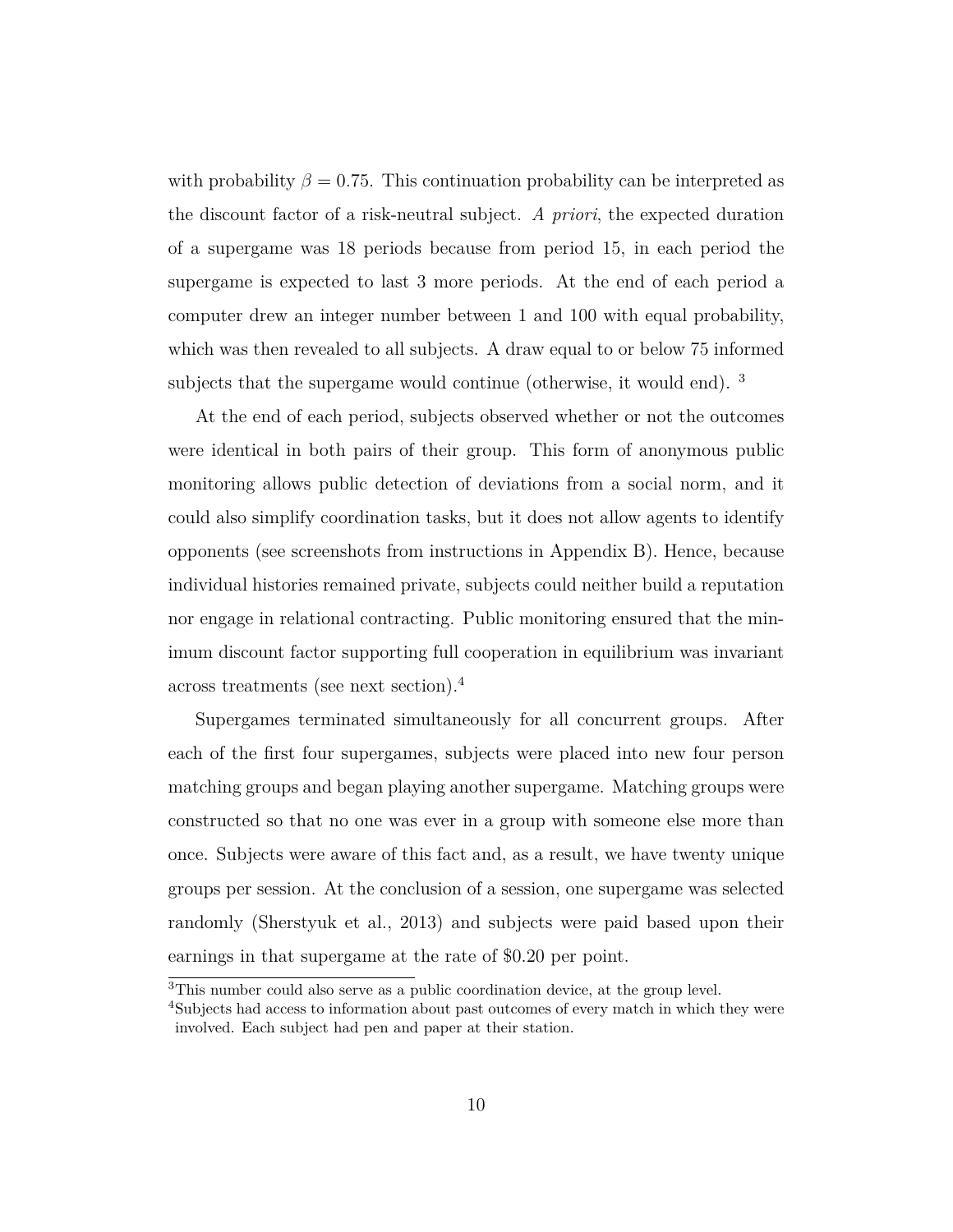**Roles treatment:** In this treatment donors observed explicit information about inequality before making their choice. At the start of any period after the first period in a supergame, one can measure the proportion of past periods in which a subject was a recipient (we call this the *recipient rate*). Unequal recipient rates give rise to inequality in past earnings, especially when cooperation rates are high given the greater spread in points.

In the Roles treatment, before making a choice, donors observed the normalized recipient rate for each group member. This information was called the "blue index" as it conveyed information about how often players had been in the blue role. The donor observed her blue index, the paired recipient's index, and the index of the two others in a random order. To facilitate comparisons, the average relative frequency of 0.50 was normalized to 100, so a value of  $100 + x$  indicated a  $x\%$  departure from the average.

Adding this index neither expands the action set relative to Baseline, nor affects payoffs in the stage game. The index expands the strategy set, as donors can condition their choice on the provided information, in periods  $t \geq 2$ . Otherwise, the treatment is identical to Baseline. In particular, index values (i) neither yielded points nor could be redeemed for points or dollars, and (ii) masked the identity of donors and preserved anonymity because they were not associated with individual identifiers and were unobservable to recipients.

**Procedural Details:** We recruited a total of 128 subjects through announcements at the University of Arkansas. All subjects recruited had no previous experience with this type of game.<sup>5</sup> After giving informed consent, subjects were seated at private terminals. Neither communication nor eye

 $54$ bout  $55\%$  of subjects were males, and the rest female. The subject pool is composed of about 90% undergraduate students with the remainder being primarily graduate students although some faculty, staff, and non-university associated people are in the pool.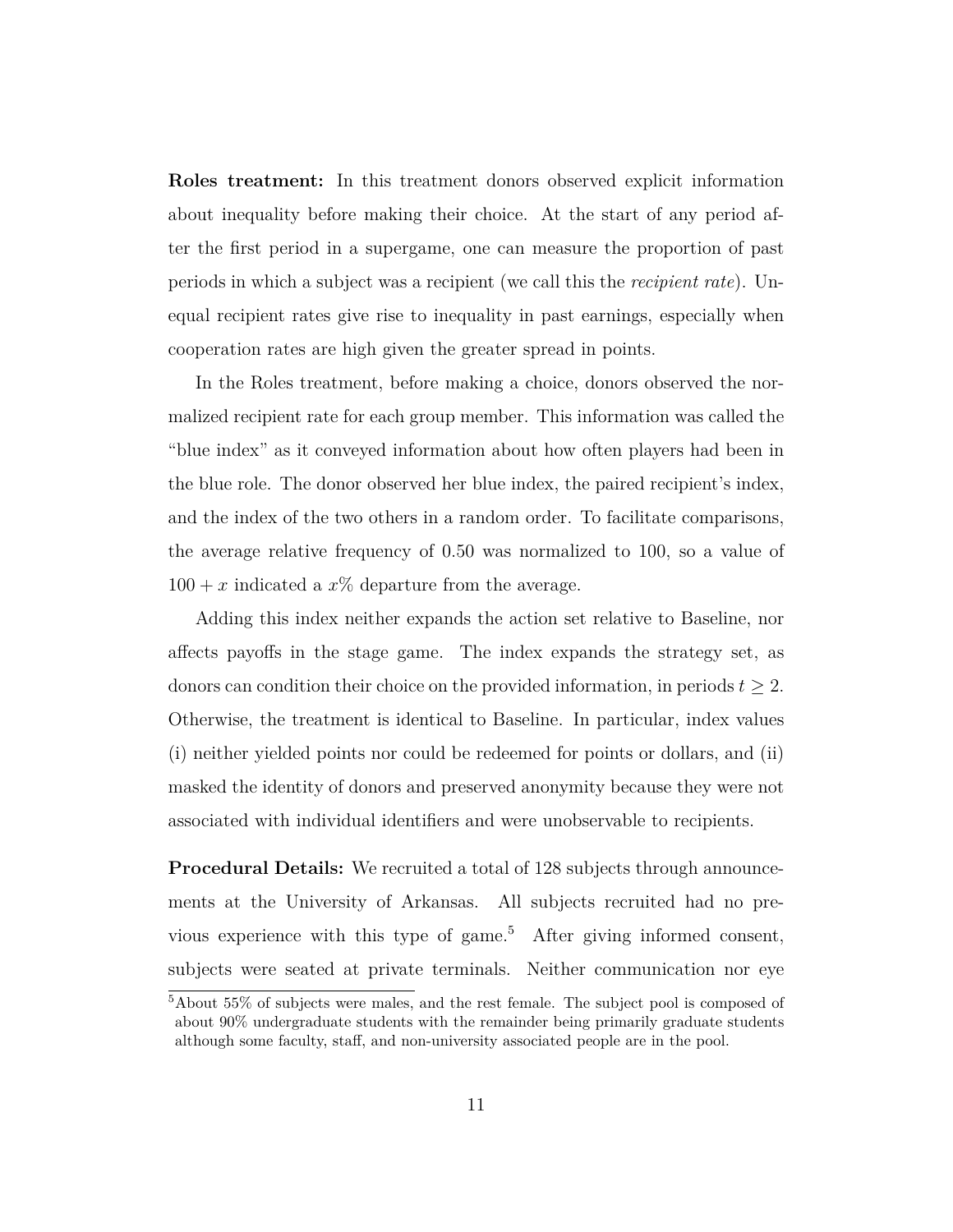contact was possible among subjects at any time during the session. The experimenter publicly read the paper instructions at the start of the experiment, which were then left on the subjects' desks. The experiment was programmed and conducted with the software z-Tree (Fischbacher, 2007). On average, a session lasted 94 periods for a running time of approximately 120 minutes including instructions, a paid post-instruction comprehension quiz, and post-experiment payment. Average earnings were \$26.25 per subject (min = \$6*.*50*,* max = \$55*.*50) excluding a \$5 fixed participation payment and an average of  $$2.10$  (min  $= $.75$ , max  $= $2.50$ ) from providing correct answers to the post-instruction comprehension quiz (\$0*.*25 for each of 10 questions). Only one randomly selected supergame from the session was paid. Table 2 provides summary details by treatment.

|                  | <b>Treatment</b> |                 |  |  |  |
|------------------|------------------|-----------------|--|--|--|
| Variable         | Baseline         | Roles           |  |  |  |
| Blue Index       | No               | Yes             |  |  |  |
| Group Size       | 4                | 4               |  |  |  |
| Sessions         | 4                | 4               |  |  |  |
| Subjects/Session | 16               | 16              |  |  |  |
| Supergames       | 80               | 80              |  |  |  |
| Periods (avg.)   | 18.5             | 18.4            |  |  |  |
| Salient Earnings |                  |                 |  |  |  |
| average          | \$26.38          | \$25.94         |  |  |  |
| min, max         | \$8.75, \$54.00  | \$6.50, \$55.50 |  |  |  |

Table 2: Sessions and treatments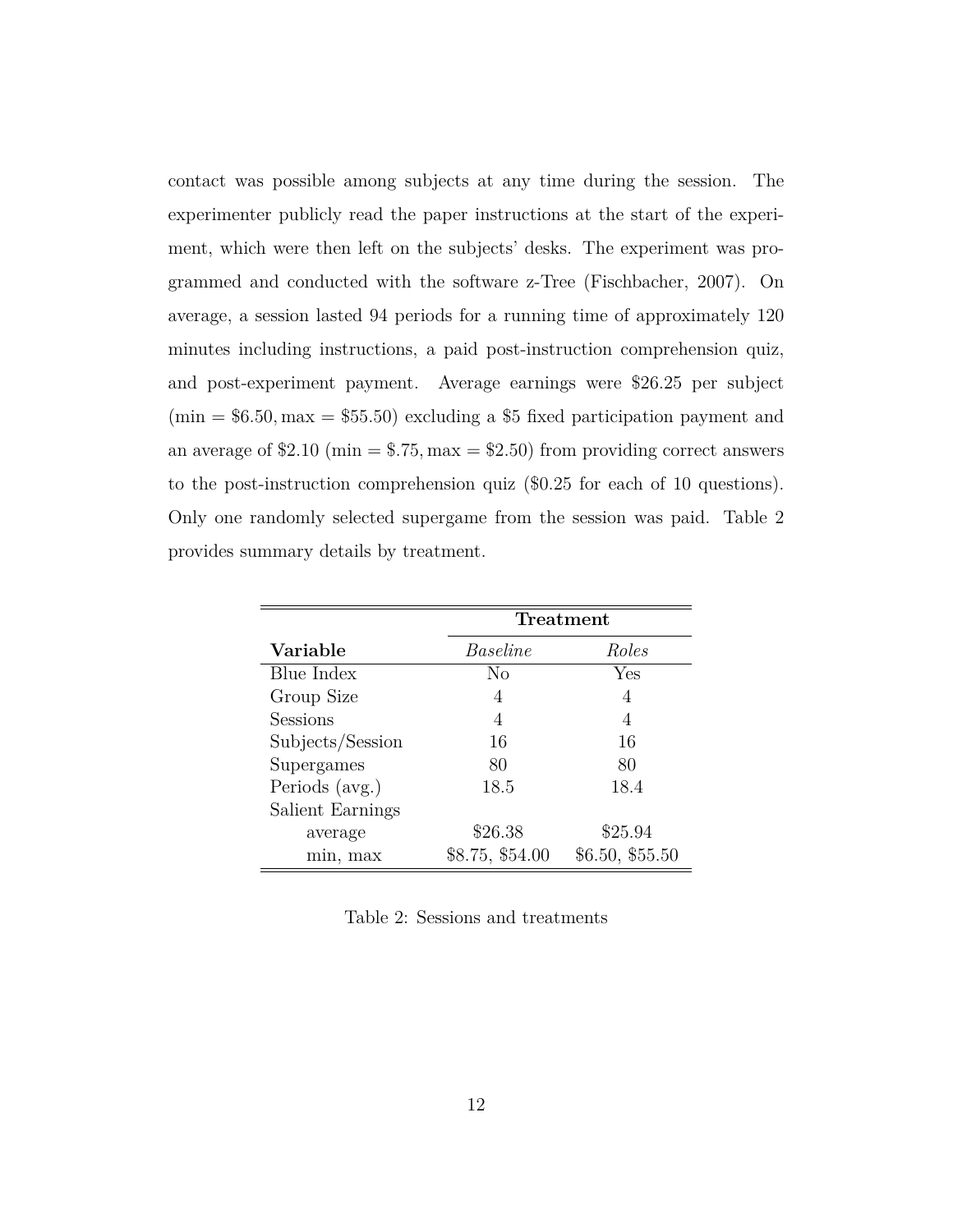#### **4 Theoretical considerations**

Here we show that in every treatment, groups can theoretically attain multiple Pareto-ranked equilibria, which range from full defection (no donor ever helps) to full cooperation (every donor always helps). Defection is the unique Nash equilibrium in a one-shot interaction because help is costly to a donor (0 instead of 6 points). It follows that *Full defection* is always an equilibrium because it consists of an indefinite repetition of the one-shot Nash equilibrium. Payoffs in the supergame are minimized under *Full defection* and are maximized only under *Full cooperation*, which is also an equilibrium because subjects could observe whether or not choices differed in their group, in each period. This form of anonymous public monitoring can be exploited to build a rule of cooperation supported by a punishment convention that is triggered if the rule gets broken. Specifically, full cooperation can be supported in equilibrium if a subject helps from the beginning of the game whenever she is a donor, but switches to defection forever after someone defects (Kandori, 1992, Proposition 1). When everyone adopts this strategy, then we say that cooperation is a *social norm*. Here, any defection is punished with permanent defection by the entire group.

Cooperation is an equilibrium when two conditions apply: in equilibrium, every donor prefers to help; out of equilibrium *no* donor prefers to help. The latter condition is immediately verified: once someone moves off equilibrium, that deviation is publicly observed. Hence, every donor defects thereafter and there is no longer an incentive to cooperate. The first condition requires checking that a donor cannot improve her payoff by moving off equilibrium (unimprovability criterion). In Appendix A we prove that this is the case as long as players are sufficiently patient, i.e., if  $\beta \geq \beta^* :=$ 2*d g* + *l .*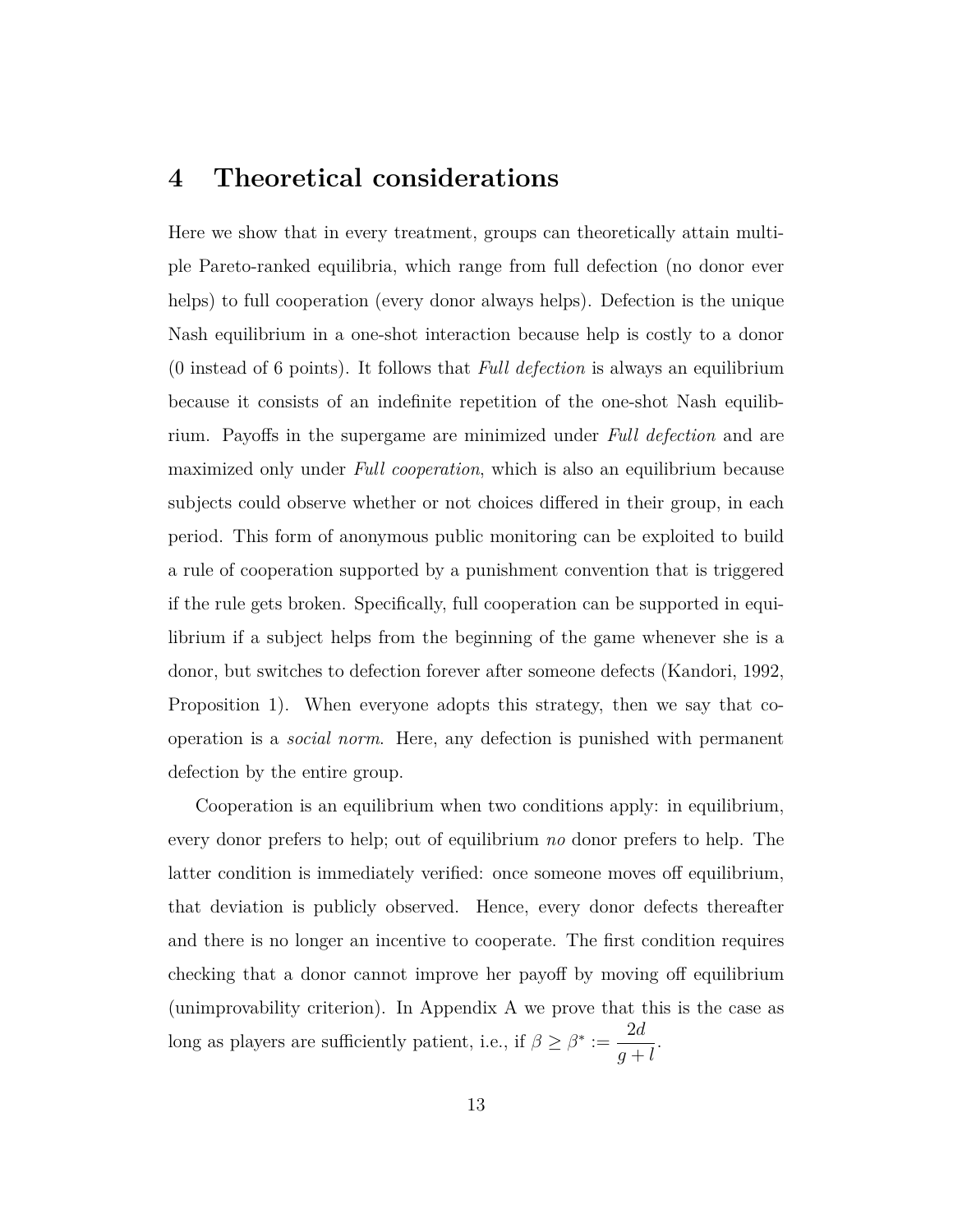**Proposition 1.** *In our experimental environment, full defection and full cooperation can be supported as an equilibrium.*

The threshold value  $\beta^*$  is the ratio between the cost of cooperation for a donor *d* and the surplus difference expected next period, amounting to  $\frac{g+l}{g}$ 2 . The parameter  $\beta$  is the continuation probability of the game, 0.75. The condition  $\beta \geq \beta^*$  is necessary and sufficient for the existence of a cooperative equilibrium. Based on the experimental design we have  $\beta^* = 4/9$ , so cooperation is an equilibrium in every treatment. Yet, there is no guarantee that full cooperation is realized instead of a lower-efficiency equilibrium.<sup>6</sup>

Three comments are in order. First, there is "equal opportunity" as players' future earning potential is identical, and independent of their past roles or behavior. Second, full cooperation supports income inequality as the realized sequences of donor and recipient roles inherently vary across subjects. This uncontrollable factor induces inequality in realized cumulative earnings but does not alter the structure of incentives because it does not affect continuation payoffs in the efficient equilibrium. Third, neither income inequality nor the underlying factor that generates it, can alter the power structure in the game because high-income participants have no greater control over the earnings of others than low-income participants. We make a further remark:

**Proposition 2.** *Revealing the distribution of past roles expands the strategy set but neither eliminates any of the equilibria that are possible in Baseline, nor increases the maximal equilibrium payoff relative to Baseline or alters the expected return from cooperation.*

The proof of this claim is simple. The Role treatment expands the strategy set compared to Baseline because donors can condition their help on the

<sup>&</sup>lt;sup>6</sup>With public monitoring of defections, it is easily demonstrated that many other equilibria exist in all treatments, with efficiency degrees below that attainable under full cooperation and above that attainable under full defection.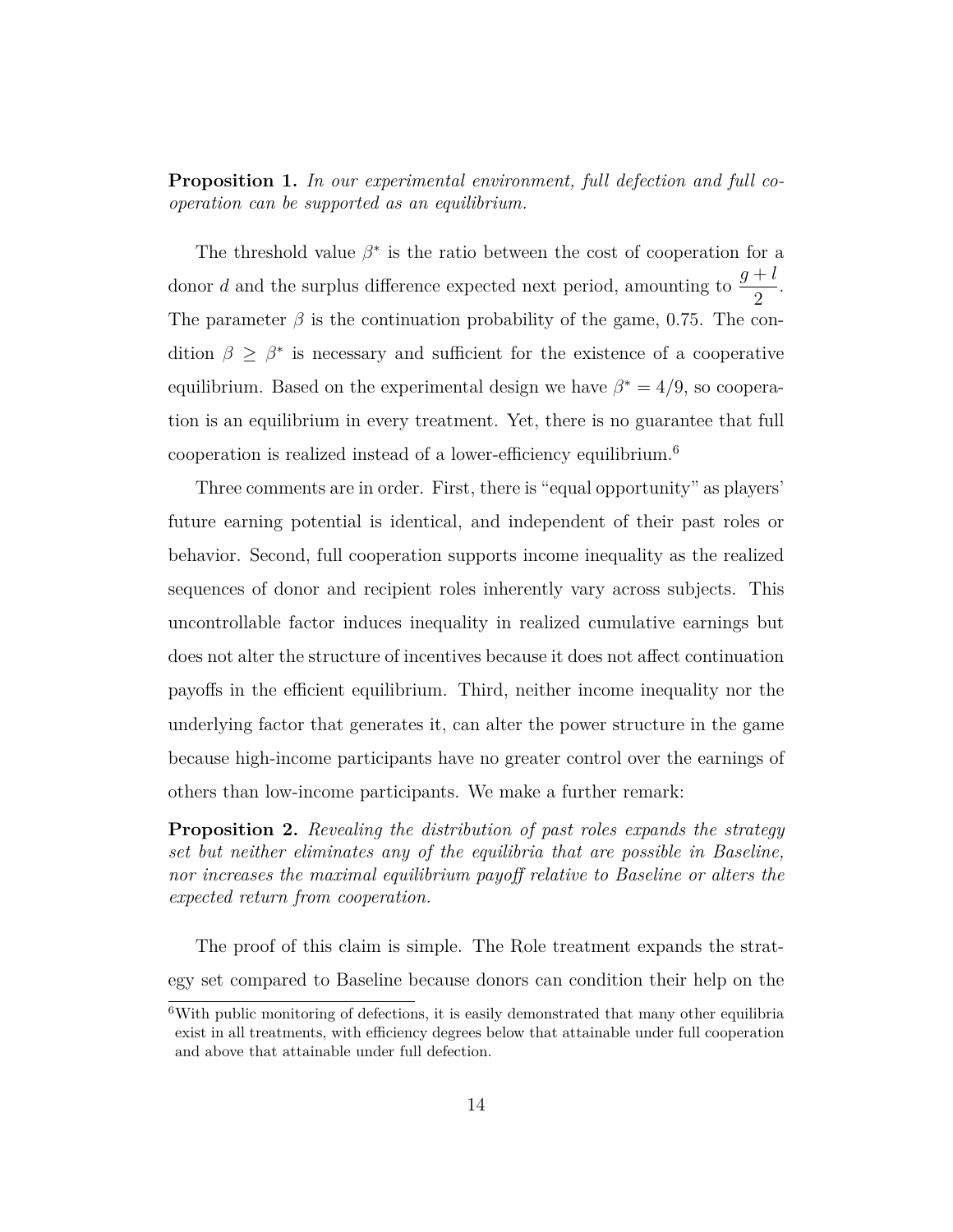information provided by the blue index. However, providing this information does not mean that subjects *must* use it. Subjects can always adopt strategies that ignore the index; therefore, the Role treatment does not eliminate any of the equilibria that are possible in Baseline. The second part of the statement follows from observing that the ability to condition behavior on the index is neither necessary nor sufficient to sustain full cooperation. It is not necessary because in all treatments the efficient outcome can be attained by conditioning choices on the actions known to have been taken in the group. It is not sufficient because the index masks the identity of counterparts, cannot be used to signal a cooperative intention, and does not reveal individual past conduct.

### **5 Results**

We report five main results. The first three provide evidence that subjects conditioned their decisions on their own histories of roles in the supergame. The other results focus on how making salient the inequalities in past roles affected economic efficiency and cooperation patterns.

We start by observing that our Baseline experimental economies struggled to achieve the efficient outcome, even though it was theoretically within their reach.

**Result 1.** *In the Baseline treatment, cooperation generally increased over the course of a session, but did not reach 100%.*

Support for this result is provided in Tables 3 and 4. A subject's cooperation rate corresponds to the proportion of cooperative choices the subject took as a donor in the supergame. The first row in Table 3 shows that the mean cooperation rate in the Baseline treatment lies between 44 and 67 percent. As a comparison, the round-one cooperation averaged 63 percent.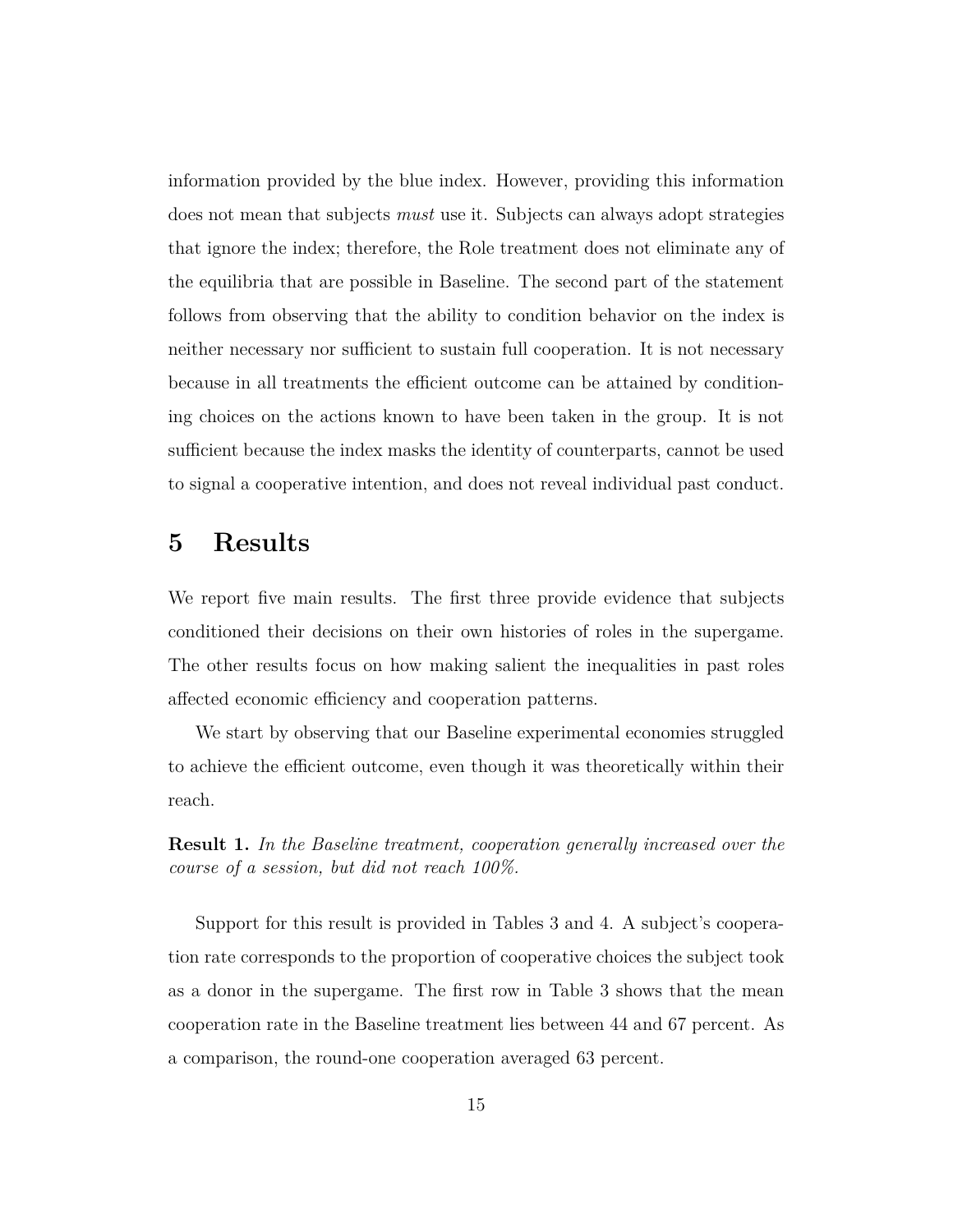|                 | Supergame |       |    |                | Realized efficiency |                                                  |  |    |                               |    |
|-----------------|-----------|-------|----|----------------|---------------------|--------------------------------------------------|--|----|-------------------------------|----|
| Treatment       |           | $2 -$ | -3 | $\overline{4}$ | - 5                 |                                                  |  |    | Total $t=1$ <20\% >80\% 100\% |    |
| <b>Baseline</b> |           |       |    |                |                     | $0.44$ $0.50$ $0.61$ $0.67$ $0.60$ $0.56$ $0.63$ |  |    |                               | 10 |
| Roles           |           |       |    |                |                     | $0.30$ $0.50$ $0.52$ $0.52$ $0.52$ $0.47$ $0.59$ |  | 14 |                               |    |

**Notes:** The unit of observation is a four-person group (N=16 per treatment, per supergame). Each cell reports the average proportion of cooperative choices in a supergame. The *t=1* column reports the average for period 1 of all supergames. The *Realized efficiency* columns report the number of groups that attained various cooperation levels  $(N=80$  per treatment). No group achieved 0% cooperation.

Table 3: Average cooperation rate in a group

Table 4, reports marginal effects on the mean cooperation rate from a regression that pools data from all treatments. The regression includes controls for treatment effects, as well as a standard set of individual and other controls (e.g., subject's self-reported sex and duration of the supergame). To trace how experience with the task affects cooperation, we also include a dummy variable for each supergame above one, which is the base level. All *Supergame* coefficients are positive and significant, providing evidence that cooperation increased as subjects gained experience with the game. This evidence is in contrast with the dynamics of cooperation observed in social dilemmas with deterministic horizons (e.g., see Dal Bó, 2005; Palfrey, 1994) and is in accordance with what emerges from other studies on indefinite social dilemmas among strangers (Camera and Casari, 2009).

As our design admits multiple equilibria, it is possible that the moderate cooperation rate observed in Baseline is simply the result of different groups coordinating on different equilibria. As an example, if 45 out of 80 groups coordinate on the efficient outcome (100% cooperation) and the rest coordinate on full defection, then we obtain 56 percent average cooperation. The data do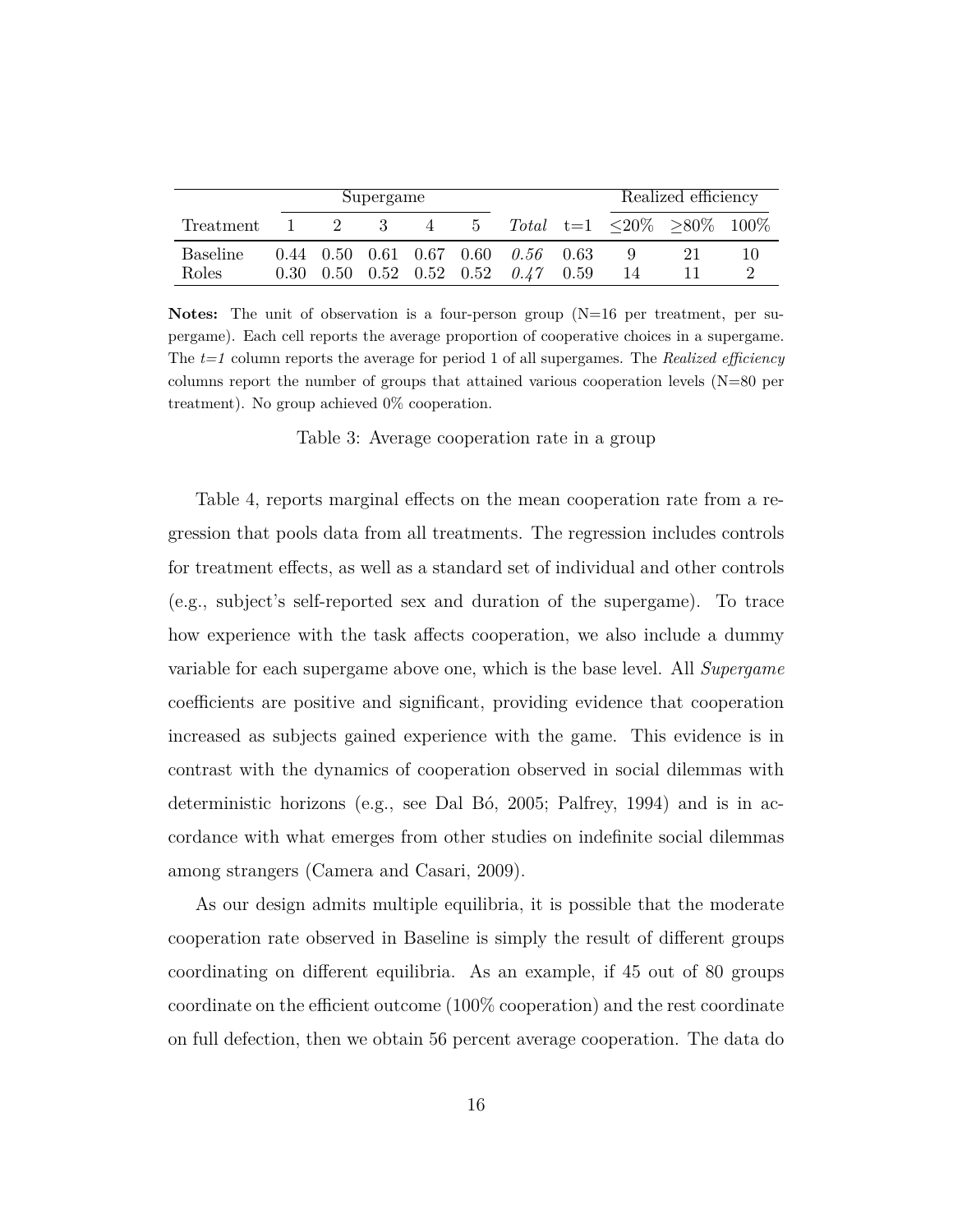not support this hypothesis and, in fact, reveal considerable heterogeneity in individual cooperation rates.

| Dep. variable:   |          |       |         |
|------------------|----------|-------|---------|
| cooperation rate | Coeff.   |       | S.E.    |
| Roles            | $-0.110$ | $***$ | (0.038) |
| Supergame 2      | 0.110    | ***   | (0.026) |
| Supergame 3      | 0.179    | ***   | (0.069) |
| Supergame 4      | 0.244    | ***   | (0.042) |
| Supergame 5      | 0.235    | ***   | (0.062) |
| Controls         | Yes      |       |         |
|                  | 160      |       |         |

**Notes:** Dependent variable: relative frequency of cooperation. Unit of observation: one group in one supergame (N=80 per treatment). Generalized Linear Model regression with robust standard errors (S.E.) adjusted for clustering at the session level. Controls include supergame duration, current and previous (set to 18 periods, in supergame 1), and the following individual characteristics: self-reported sex, and two measures of understanding of the instructions (response time and number of wrong answers in the quiz); the supergame duration and the response time regressors have negative and statistically significant coefficients. The regression includes interaction terms between treatment and supergame dummies (only *Roles* × *Supergame 2* is significantly different than zero with a positive coefficient and pvalues*<*0.001). Symbols ∗ ∗ ∗, ∗∗, and ∗ indicate significance at the 1%, 5% and 10% level, respectively.

Table 4: Group cooperation: marginal effects.

**Result 2.** *In the Baseline treatment, (i) 14.0% of subjects never cooperated but no group coordinated on the inefficient equilibrium; (ii) 32.5% of subjects fully cooperated but only 12.5% of groups coordinated on the efficient equilibrium.*

Evidence for this is provided in Table 3 and Figure 1. In our design, realized efficiency corresponds to the group's average cooperation rate. Subjects did not coordinate on the inefficient equilibrium in the Baseline treatment: 7 groups out of 80 ended up below 20% efficiency, while no group attained  $0\%$ cooperation. On the other hand, 21 groups reached at least 80% efficiency and 10 of these attained the efficient outcome. This, and the increasing cooperation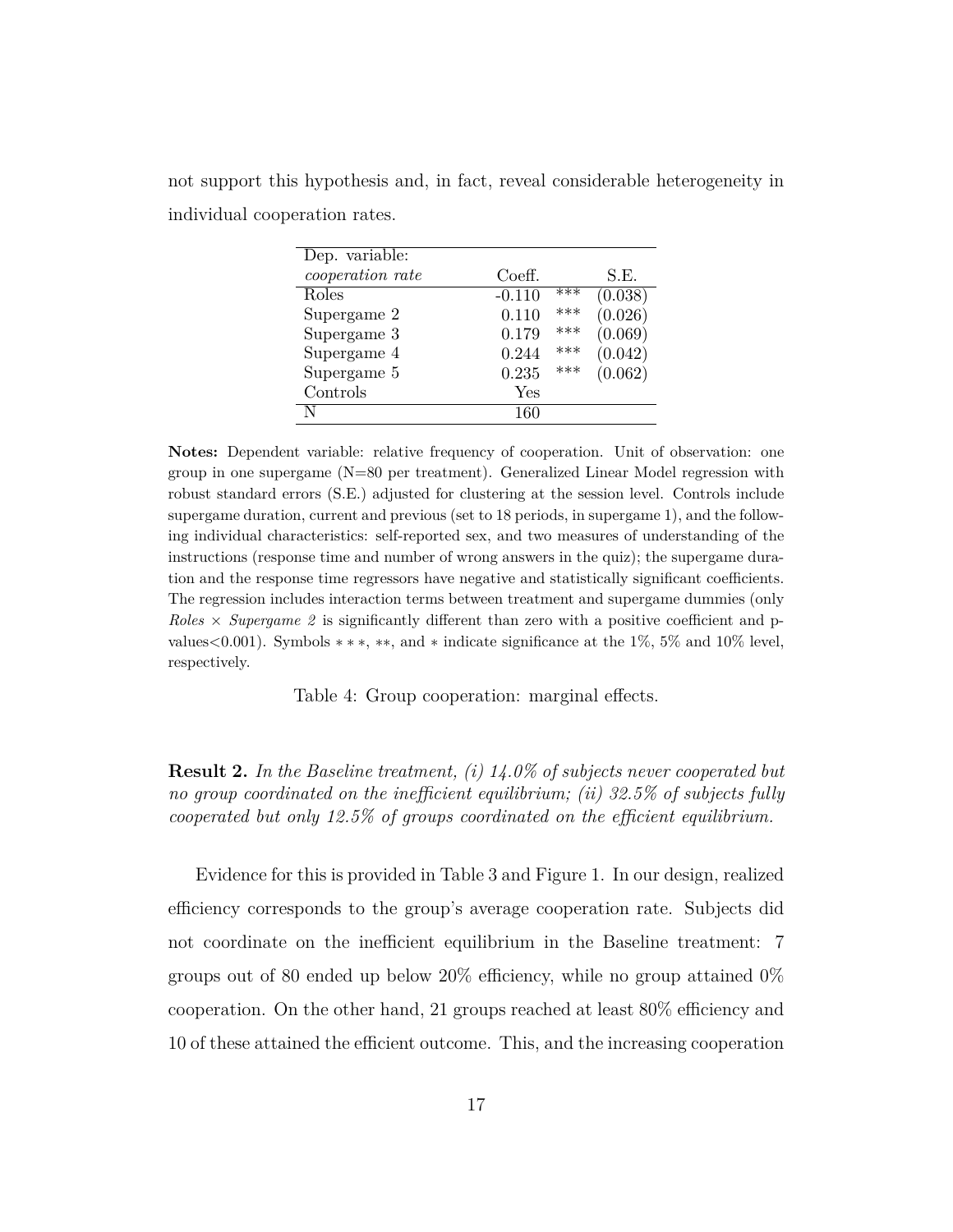trend across supergames (Result 1), suggest that many subjects attempted to coordinate on the efficient equilibrium but were often unsuccessful due to heterogeneous behavior.



Figure 1: Cooperation rates: distribution (1 obs.=one subject in a supergame)

Figure 1, which reports the cumulative distribution of subjects' cooperation rates, provides evidence for this heterogeneity. In the Baseline treatment, quite a few subjects are classified by the strategy "always defect" (cooperation rate  $= 0$  for 45 out of 320), twice as many by "always cooperate" (cooperation rate  $= 1$  for 104 out of 320), and about half of subjects fall in between these extremes (171 out of 320). As only 10 groups attained full cooperation, clearly some subjects always cooperated even when some members of their group did not. A similar heterogeneity has been observed in other indefinitely repeated helping games (Camera and Casari, 2014; Camera et al., 2013).

Could disparities in the individual histories of shocks be a contributing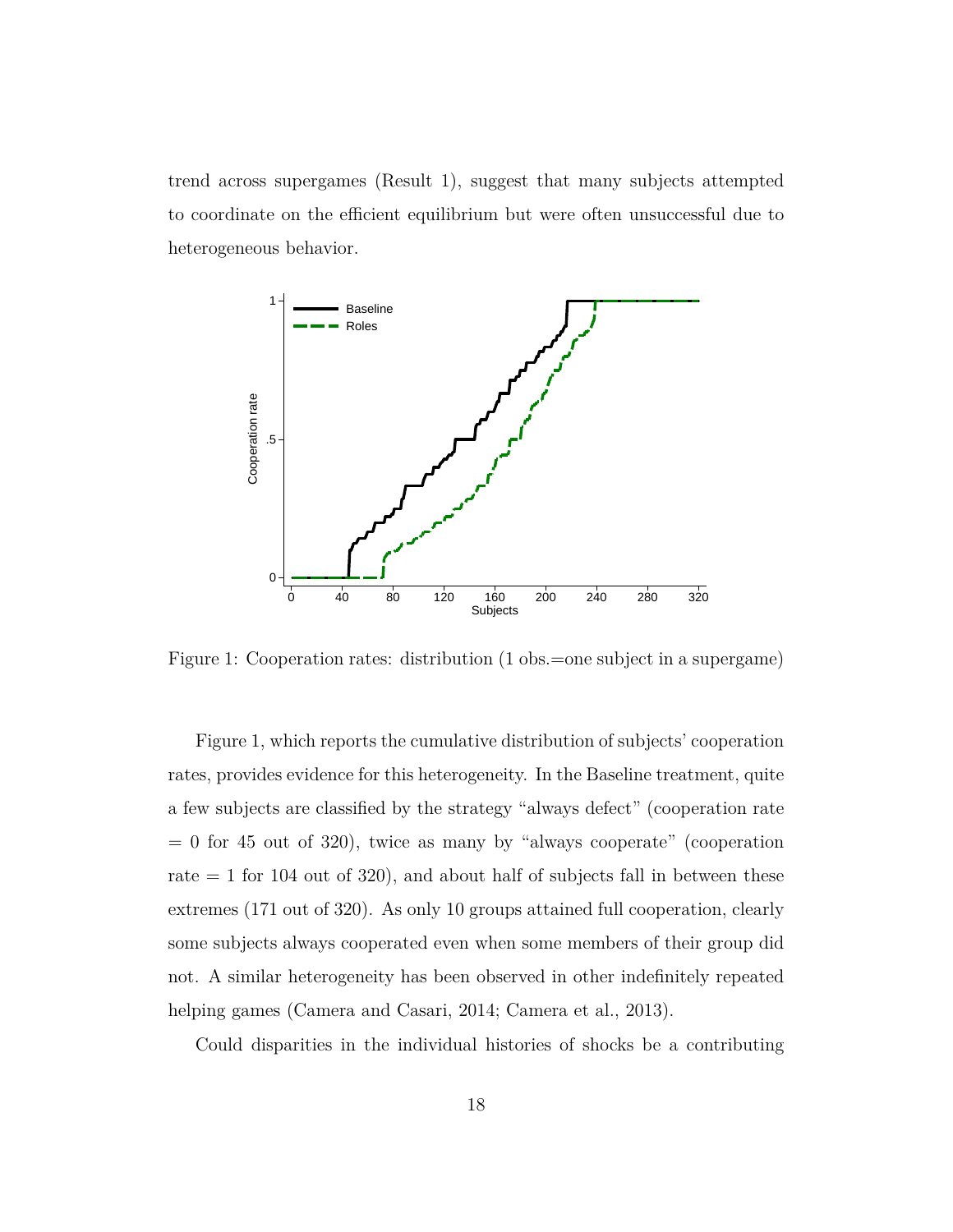factor? To investigate this possible behavioral factor, we consider the relative frequency of recipient roles for a subject in a supergame, which we call the *recipient rate*. The rate is 1 for a subject who was a recipient in all periods of a supergame, and it is 0 for a subject who was never a recipient. The distribution has mean and median equal to the expected value, 0.5.

Half of subjects lie between *.*4 and *.*6, but the rate varies between *.*18 and *.*81, meaning that in a supergame lasting 19 periods, some subjects were recipients in as few as three periods, while others were recipients in as many as fifteen periods. In a cooperative group, these differences would amount to an income gap of approximately 300 points  $(375=25\times15)$  versus 75 points) because variation in past roles is the only source of earnings variation. However, in Baseline the empirical correlation between a subject's donor frequency and income is -0.376 (p-value*<*0.001). We thus hypothesize that donors might have based their choices on their own histories of roles, with the intent to counteract unfavorable realizations of shocks. We find support for this hypothesis.

**Result 3.** *In the Baseline treatment, donors conditioned their choice to help on their own role history. Frequent recipients were more likely to cooperate than the average donor; occasional recipients were more likely to defect.*

Evidence is provided by Figure 2 and Table 5. We ran a probit regression where the dependent variable takes value 1 if the subject cooperated as a donor in a meeting (and is 0 otherwise). The regression controls for supergame effects, duration of previous supergame, period and individual fixed effects. To capture the trigger strategy discussed in Section 4, we include six dummy variables that determine the impact of a defection on the subsequent choice to switch to a punishment mode. The variable *Experienced Defection* takes value 1 if the subject did not always receive help in the past (and is 0 otherwise). As reported in Camera and Casari (2009, 2014), subjects might delay defection,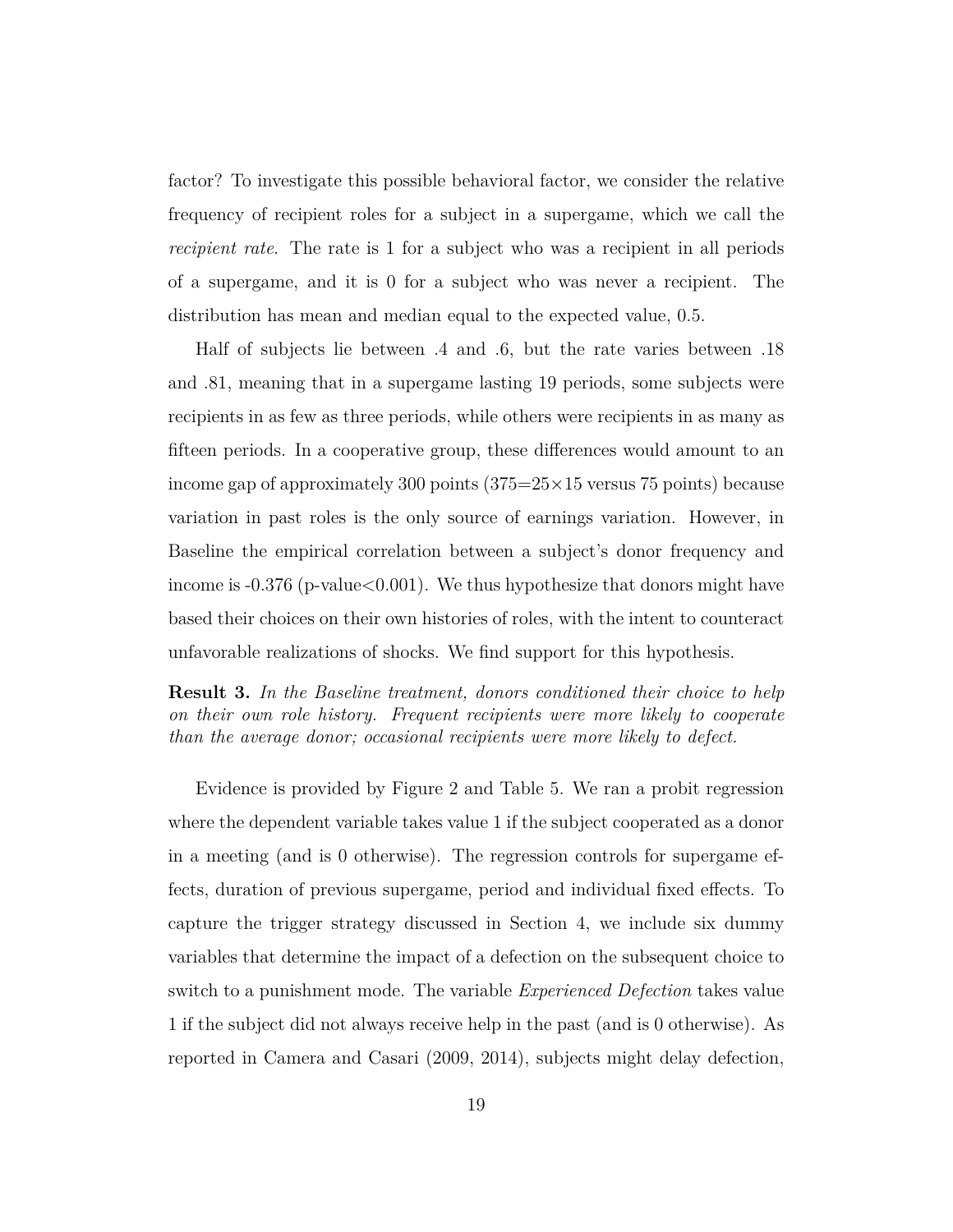thus the *n choice(s)* dummy variables are included. These variables take the value 1 if the donor made  $n = 0, \ldots, 4$  choices after suffering the initial defection (and are 0 otherwise). The sum of *Experienced Defection* and each of the *n choice(s)* dummies traces the punishment strategy of the average subject.

| Dep. variable:               | <b>Baseline</b> |        |         | Roles    |        |         |
|------------------------------|-----------------|--------|---------|----------|--------|---------|
| $=1$ if donor helps          | Coeff.          |        | S.E.    | Coeff.   |        | S.E.    |
| Supergame 2                  | 0.027           |        | (0.044) | 0.177    | $***$  | (0.029) |
| Supergame 3                  | 0.095           |        | (0.066) | 0.196    | ***    | (0.035) |
| Supergame 4                  | 0.112           | ***    | (0.039) | 0.167    | ***    | (0.015) |
| Supergame 5                  | 0.079           | $\ast$ | (0.048) | 0.183    | ***    | (0.026) |
| Roles history of donor       |                 |        |         |          |        |         |
| Occasional recipient         | $-0.135$        | ***    | (0.018) | $-0.066$ | ***    | (0.014) |
| Frequent recipient           | 0.126           | ***    | (0.021) | $-0.029$ |        | (0.052) |
| Punishment                   |                 |        |         |          |        |         |
| <b>Experienced Defection</b> | $-0.355$        | ***    | (0.083) | $-0.182$ | ***    | (0.045) |
| $0$ choice                   | 0.127           | ***    | (0.037) | 0.092    | ***    | (0.021) |
| 1 choice                     | 0.070           | $\ast$ | (0.042) | 0.051    | ***    | (0.014) |
| 2 choices                    | 0.033           |        | (0.045) | 0.060    | $\ast$ | (0.034) |
| 3 choices                    | 0.037           |        | (0.048) | 0.009    |        | (0.038) |
| 4 choices                    | 0.055           |        | (0.037) | $-0.002$ |        | (0.022) |
| Controls                     | Yes             |        |         | Yes      |        |         |
| N                            | 2672            |        |         | 2680     |        |         |

**Notes:** Dependent variable = 1 if donor helps, 0 otherwise. One observation=choice in a period (all periods*>* 1). Controls include period fixed effects (dummy for five-period intervals 1-5, 6-10, 11-15, 16-20, 21-25, and *>* 25), duration of current and previous supergame (normalized to 18 for supergame 1), and individual characteristics (self-reported sex, and two measures of understanding of the instructions—response time and number of wrong answers in the quiz). Marginal effects are computed at the mean value of regressors of continuous variables. Robust standard errors with clustering at the session level.

Table 5: Probit regression on the choice to help: marginal effects

To determine if one's own frequency of past earning opportunities impacts behavior, we also include two dummy variables capturing the donor's role history up to that point in the supergame. For each period  $t > 1$ , let  $r_t =$  $0, \ldots, t-1$  be the frequency of the subject's past recipient roles. We have  $r_t = 0$ if the subject had yet to be a recipient in that supergame. We identify a donor's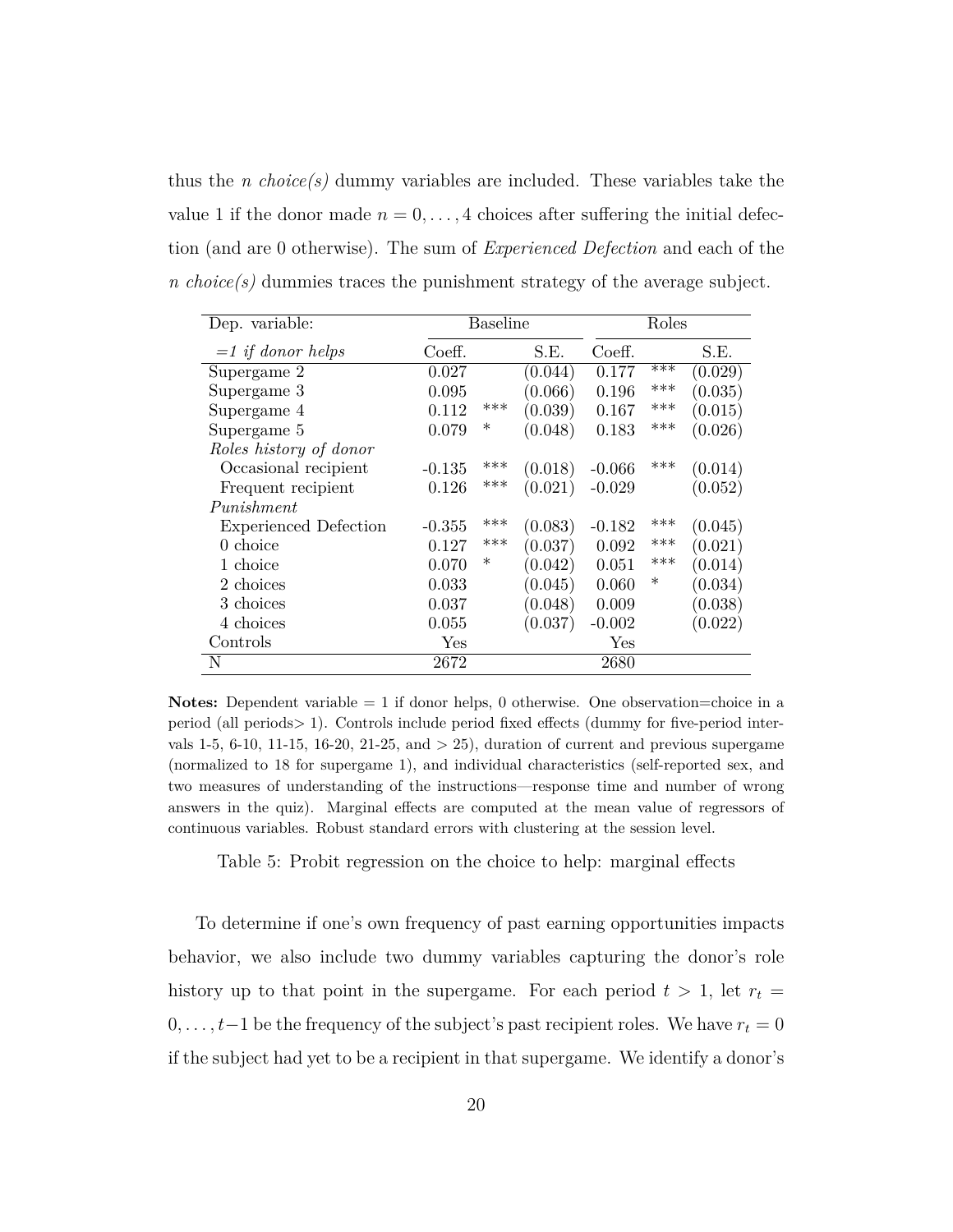position in the distribution of *r<sup>t</sup>* using three quantiles. The *Occasional recipient* regressor takes the value 1 for those in the bottom third of the distribution, and the *Frequent recipient* regressor takes the value 1 for donors in the top third. All remaining donors have an approximately balanced frequency of roles, and their category is taken to be the base in the regression.



Figure 2: Cooperation in Baseline (1 obs.=one donor in a period)

Figure 2 reports cooperation rates of each quantile by supergame, and Table 5 reports the marginal effects on the probability of cooperating.<sup>7</sup> Consistent with the discussion of a social norm of cooperation in Section 4, the *Experienced Defection* regressor is negative and highly significant meaning that the average subject acted uncooperatively after experiencing a defection. However, in contrast with the use of a social norm to support cooperation, the *Frequent*

<sup>7</sup>For a continuous variable, the marginal effect measures the change in the likelihood to cooperate for an infinitesimal change of the independent variable. For a dummy variable, the marginal effect measures the change in the likelihood to cooperate for a discrete change of the dummy variable from its base level (0).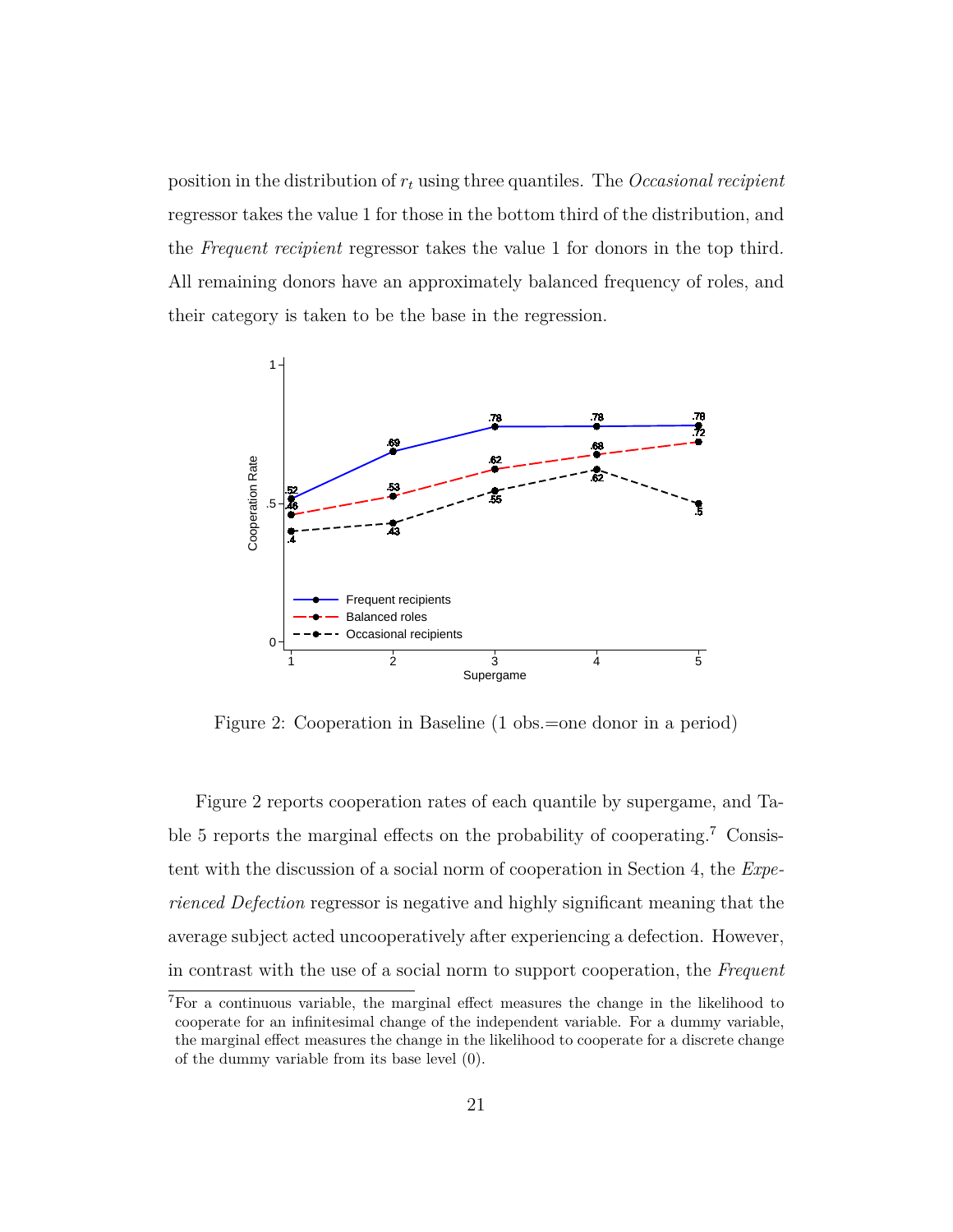*recipient* coefficient is positive and highly significant. This means that the cooperation probability was greater for subjects who had very few opportunities to help others in the past compared to subjects who had an average frequency of past opportunities. Conversely, the cooperation probability significantly *fell* for subjects who were frequent donors compared to subjects who had a balanced frequency of past roles (the *Occasional recipient* regressor is negative and significant). Furthermore, the coefficients on the *Frequent recipient* and the *Occasional recipient* regressors are statistically different (p-value=0.000). This is evidence that donors varied their help in proportion to their own past roles, even if past shocks by design cannot influence the return from future cooperation.<sup>8</sup>

One may interpret Result 3 as stemming from subjects' desire to reduce disparities *in their group*, and not just to their own. We explore this idea in the Roles treatment where we make salient inequality in uncontrollable shocks because donors see the counterparts' relative frequency of past roles (their *blue index*). These disclosures do not theoretically alter the structure of incentives because they neither reveal the counterparts' past conduct, nor their future intentions. However, donors can vary their help in proportion to the counterpart's relative position.

We report that group cohesion suffered when extant differences in past earning opportunities were made salient.

#### **Result 4.** *Disclosing the relative positions in the distribution of past roles reduced cooperation and efficiency in the Roles treatment relative to the Baseline treatment.*

Support comes from Tables 3 and 4. The *Roles* dummy in Table 4 is

<sup>&</sup>lt;sup>8</sup>The results in Table 5 are robust to including period fixed effects, with one dummy for each period. They are also robust to use of a panel logit regression—the panel variable being a subject in a session—with fixed-effects to control for unobserved subject-level heterogeneity.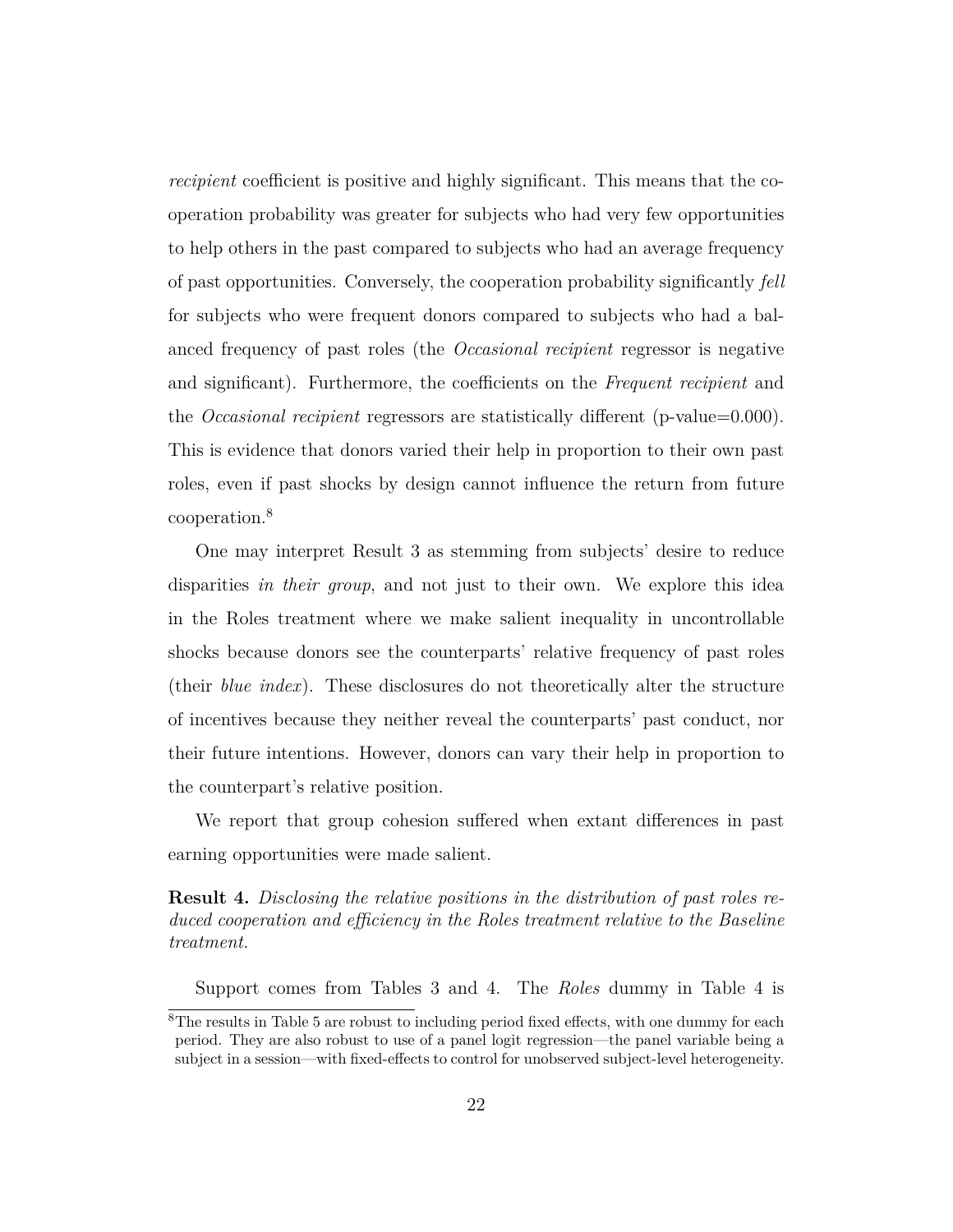negative and significantly different from zero (p-value=0.004). Efficiency is lower in the Roles treatment relative to the Baseline treatment because mean cooperation rates are lower in each supergame (see Table 3). Overall, the difference is 9 percentage points (0.56 vs. 0.47).

What lies behind this efficiency decline? Result 4 cannot be ascribed to differences in the allocation of roles in the two treatments. We can reject the hypothesis that the distribution of realized earning opportunities differed across any of the treatments we ran. A test for equality of distribution functions finds no statistically significant difference between the underlying distributions of subjects' recipient rates in a comparison between Baseline and Roles (Epps and Singleton test, p-value=0.852, N=320 per treatment).

A second hypothesis is that subjects acted uncooperatively out of a desire to reduce income inequality *in their group*, and not just to be opportunistic. Indeed, groups could eliminate almost all income inequality by coordinating on full defection, which minimizes per-capita income. Yet, no group did so in the Roles treatment, suggesting that reducing income inequality was not a primary goal. Groups could also maximize per-capita income by coordinating on the fully cooperative equilibrium. But this is also rarely the case and, in fact, coordination on the efficient outcome is less frequent than in Baseline; only 2 out of 80 groups managed to do so in the Roles treatment (see last column in Table 3). Furthermore, the Gini coefficient in income data from the Baseline treatment is 0.194, while it is 0.214 in the Roles treatment (unit of observation is one subject in a supergame,  $N=1280$ .<sup>9</sup>

<sup>&</sup>lt;sup>9</sup>Income in the data also exhibits a higher degree of inequality than in counterfactual simulations were roles alternate as in the experiment but choices are exogenously fixed to either "do nothing" or "help." Considering the Roles treatment, the Gini for income drops to 0.026 in the counterfactual inefficient outcome where no-one helps, because recipients and donors' payoffs are similarly low (4 vs. 6); it increases to 0.132 in the counterfactual efficient outcome where donors always help because payoffs vary more (25 vs. 0); the Gini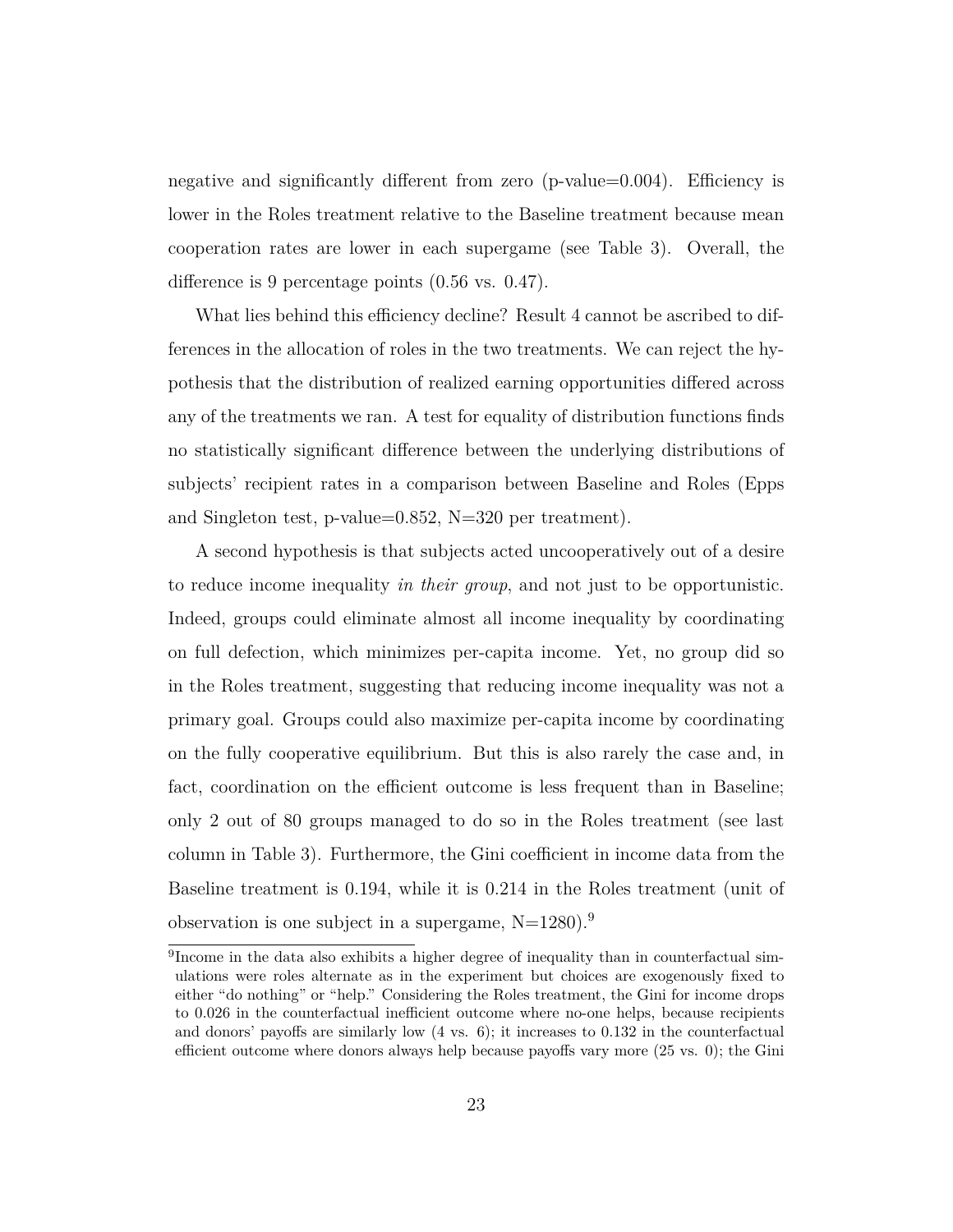A third hypothesis is that disclosing the relative positions in the distribution of past roles negatively altered the structure of incentives. Figure 1, which reports the cumulative distribution of subjects' cooperation rates by treatment, provides some supportive evidence. The distribution function in Baseline is first-order stochastically dominant; more subjects exceed any positive cooperation rate in Baseline than in the Roles treatment. A pairwise treatment comparison rejects the hypothesis that the distributions of subjects' cooperation rates are similar (Epps and Singleton test: p-value*<*0.001, N=320 per treatment). To uncover the source of the efficiency decline we examine individual behavior.

**Result 5.** *In the Roles treatment, frequent recipients were no more likely to cooperate than the average donor. Occasional recipients were more likely to defect.*

Figure 3, Table 5 and Table 6 provide support for this result. In contrast with Baseline, the *Frequent recipient* coefficient is negative and not significant (p-value=0.582), meaning that the cooperation probability did not increase for subjects who had many past opportunities to benefit from cooperation compared to the average donor. Moreover, we can also reject the hypothesis that the coefficients on the *Frequent Recipient* regressor are similar across treatments; This is achieved via a stacked regression (p-value=0.0101). We can also reject the hypothesis that the coefficients on the *Frequent recipient* and the *Occasional recipient* regressors are statistically different in the Roles treatment (p-value =0.409). The *Occasional recipient* regressor is negative, small and significant, meaning that the cooperation probability fell only slightly for occasional recipients compared to the average donor.<sup>10</sup>

coefficient for simulated data where choices are assumed random is 0.154.

<sup>&</sup>lt;sup>10</sup>This coefficient is different across treatments (p-value= $0.0359$  from a stacked regression).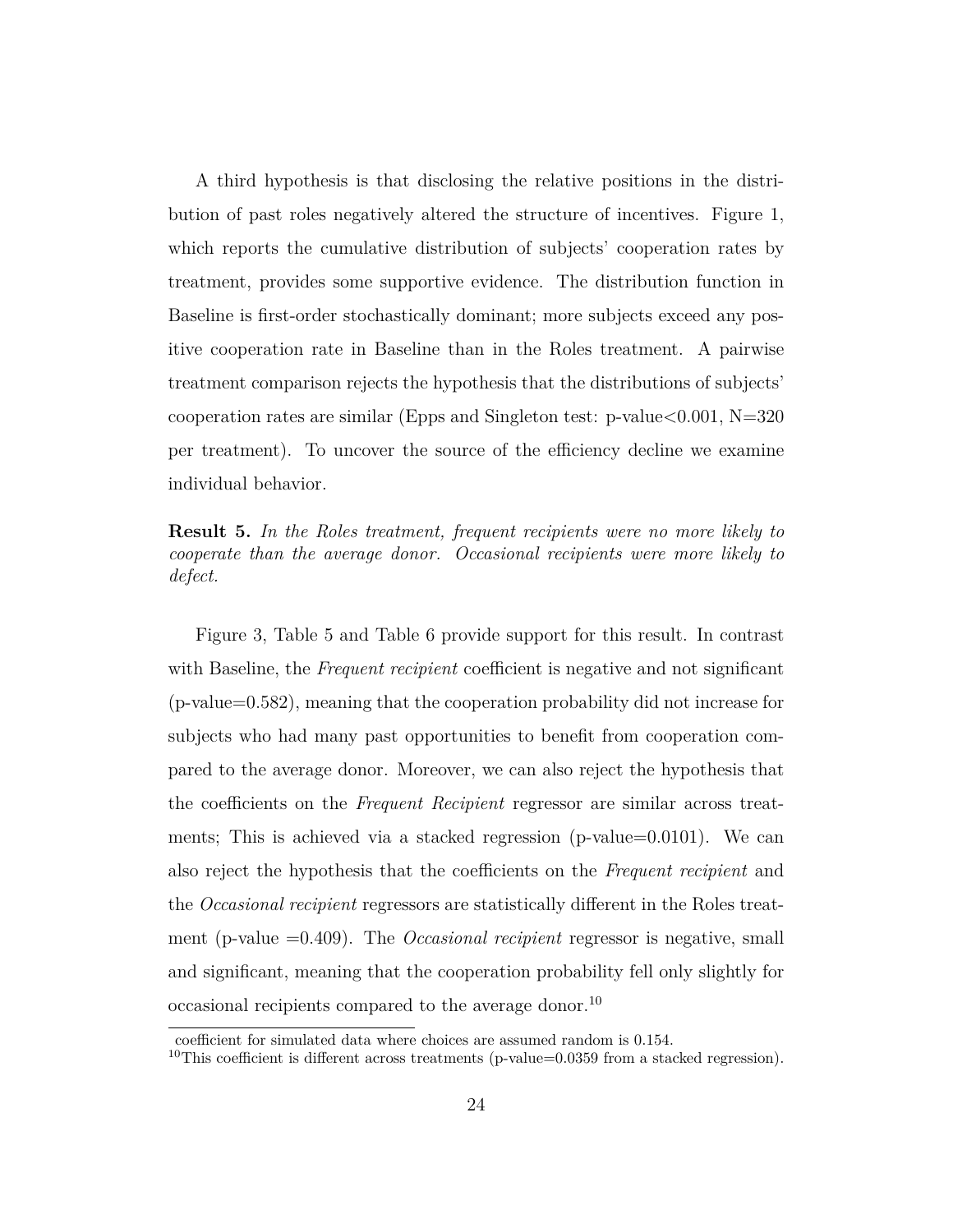Overall, this is evidence that donors did not vary their help in proportion to their own past roles, as they did in the Baseline treatment. There is a decline in cooperativeness especially for those subjects who had a positive streak of past shocks. Figure 3 reveals that frequent recipients became less cooperative than the average donor, as the game progressed.



Figure 3: Cooperation in Roles (1 obs.=one donor in a period)

It is conceivable that this decline stems from donors cooperating less with counterparts known to be ahead in terms of past earning opportunities. To test this hypothesis we ran probit regressions where the dependent variable takes value 1 if cooperation occurred in a pair and is 0 otherwise. We classify pairs into four types depending on the roles history of recipient and donor, respectively. This is done using the *blue index*. The index can be calculated in any treatment, even when not shown to the subjects. A subject with a below-average blue index is "behind"  $(=B)$ , and is "ahead"  $(=A)$  otherwise.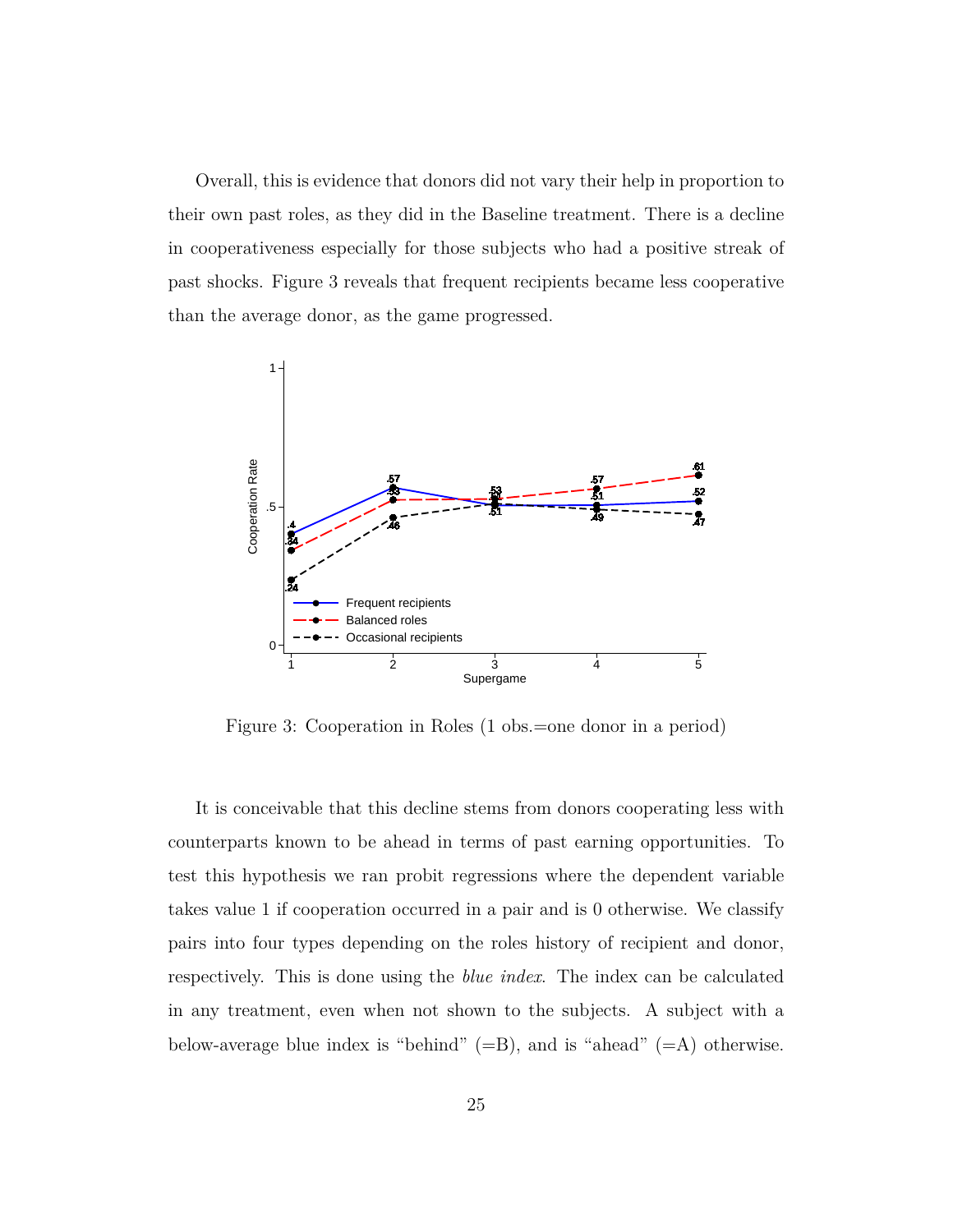Based on this classification, we have four possible pairs (AA, AB, BA and BB), with corresponding dummy variables in the regression (BB=1 is the base level). For example, the regressor AB=1 if only the donor was a recipient in more than half of past periods. We also include the six trigger strategy dummy variables earlier described to soak up the effect of possible community punishment schemes.

| Dep. variable:                             | Baseline     | Roles         |
|--------------------------------------------|--------------|---------------|
| $=1$ if donor helps                        | coeff.       | coeff.        |
| Supergame 2                                | 0.039        | ***<br>0.177  |
|                                            | (0.050)      | (0.030)       |
| Supergame 3                                | 0.114        | ***<br>0.197  |
|                                            | (0.082)      | (0.034)       |
| Supergame 4                                | ***<br>0.137 | ***<br>0.165  |
|                                            | (0.031)      | (0.017)       |
| Supergame 5                                | ∗<br>0.091   | ***<br>0.185  |
|                                            | (0.049)      | (0.028)       |
| Role history: donor $\mathcal C$ recipient |              |               |
| ВA                                         | $-0.011$     | $-0.006$      |
|                                            | (0.013)      | (0.037)       |
| AB                                         | ***<br>0.189 | ****<br>0.075 |
|                                            | (0.031)      | (0.019)       |
| A A                                        | ***<br>0.143 | ***<br>0.066  |
|                                            | (0.047)      | (0.009)       |
| Punishment dummies                         | Yes          | Yes           |
| Controls                                   | Yes          | ${\rm Yes}$   |
| N obs. (N subjects)                        | 2672 (64)    | 2680 (64)     |

Note: Probit regression. Dependent variable  $= 1$  if donor helps, 0 otherwise. Base case  $=$ donor and recipient have a blue index  $< 100$ . B=blue index below average  $(=100)$ , A=blue index equal to or above average. One observation=one choice in a period (all periods *>* 1). Punishment dummies include the same six variables in Table 5. Controls include period fixed effects (a dummy for periods in five-period intervals 1-5, 6-10, 11-15, 16-20, 21-25, and *>* 25), duration of current supergame and previous supergame (normalized to 18 for supergame 1), and individual characteristics (self-reported sex, and two measures of understanding of the instructions—response time and number of wrong answers in the quiz). Marginal effects are computed at the mean value of regressors of continuous variables. Robust standard errors with clustering at the session level.

Table 6: Donor's choice to cooperate: marginal effects.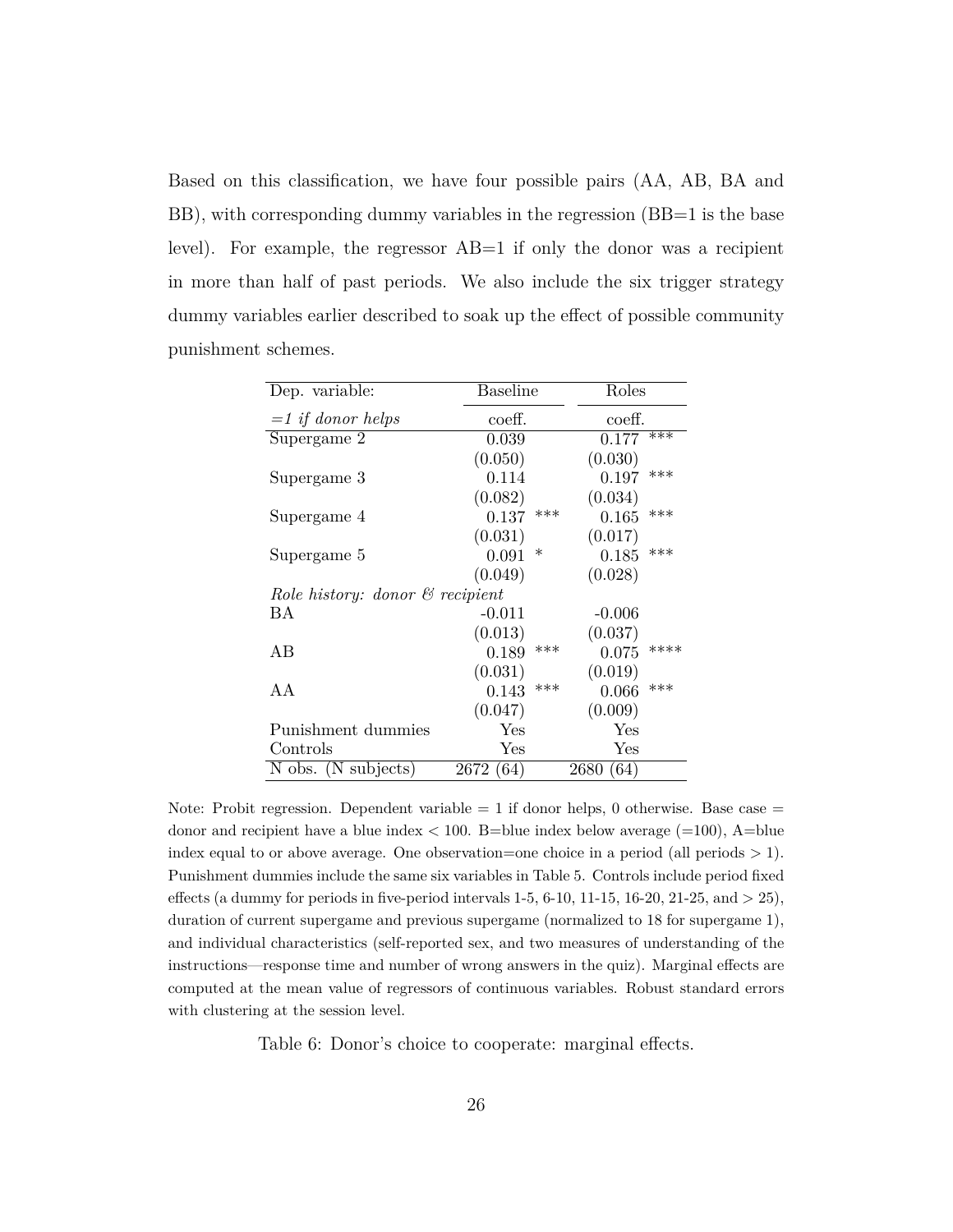Table 6 reports the marginal effects on the probability of observing cooperation in a pair. We have no evidence that donors based their help on the counterpart's blue index. The coefficients on the AB and AA regressors which are both positive and significant—are not statistically different (Roles column, p-value= $0.390$ ).<sup>11</sup> There is also no evidence that donors acted less cooperatively with recipients ahead of them; the BA coefficient is close to zero and statistically insignificant (p-value=0.390).

Result 5 reinforces the view that subjects acted to reduce their own exposure to unfavorable past earning shocks. But why do we observe lower cooperativeness among those who had the most favorable shocks? A possible explanation is that those who were frequent recipients experienced a gambler's fallacy (Tversky and Kahneman, 1974) when confronted with how lucky they had been. Such an increased expectation of being in the donor role in the future would reduce their incentive to cooperate in the current period. An alternative explanation is that lucky subjects might reduce their own cooperation anticipating that unlucky subjects will become uncooperative.

## **6 Discussion**

Our experiment finds support for the view that economic inequality affects cooperation and group cohesion. The result emerges from laboratory economies where inequality is theoretically neutral—it can neither alter the power structure in the group, nor the expected return from cooperation. In the experiment, participants benefit from developing norms of mutual cooperation over the long run, but helping carries a personal cost. A series of random

<sup>11</sup>As expected, they are also significantly smaller than the corresponding coefficients in Baseline. Pooled regression: p-value*<*0.000 for AB comparison, p-value=0.010 for AA comparison).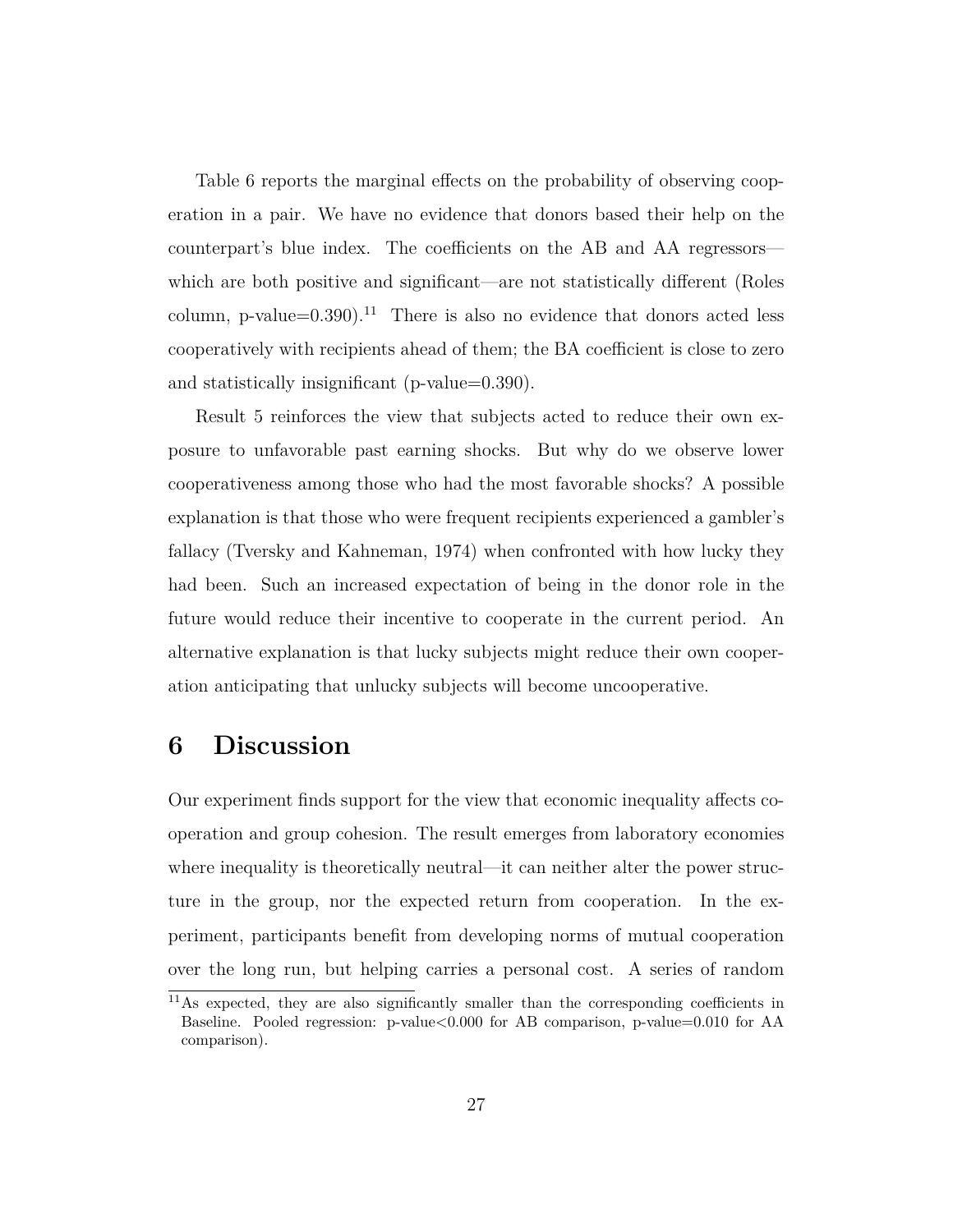shocks ensures equal *future* earning potential for everyone, while inducing variation in *past* earning opportunities. In this setting, inequalities in past shocks should not alter the structure of incentives for payoff-maximizing players, hence should have no effect on cooperation. However, we find a clear behavioral influence.

First, there is evidence that participants conditioned their choices on their histories of shocks, cooperating in proportion to the frequency of their past earning opportunities. This type of backward-looking behavior is inconsistent with payoff-maximizing strategic behavior for two reasons. First, past shocks do not affect the returns from future cooperation, and so are theoretically payoff-irrelevant—by design past roles can neither influence the subject's future earning opportunities, nor her counterparts'. Second, the efficient outcome *cannot* be attained when subjects condition their choices on their own past roles. In the cooperative equilibrium, each donor must help unconditionally, independent of how many times she helped in the past. Off-equilibrium, past roles should not influence choices either since, under community punishment, a donor's best response is to defect.

A possible interpretation is that subjects were unwilling to follow a norm of mutual support when the associated benefit did not reflect *their* contribution to the prosperity of others. In our setup frequent donors have limited earning opportunities but abundant chances to increase others' fortunes. The opposite holds true for frequent recipients. Subjects might thus attempt to smooth these differences by conditioning their choices on their past roles as the game progresses. This type of backward-looking non-strategic behavior, which has not been documented before in indefinite social dilemmas, is consistent with experimental results from finite-horizon settings (Loch and Wu, 2008; Sonnemans at al., 1999). One could also interpret this behavior as consis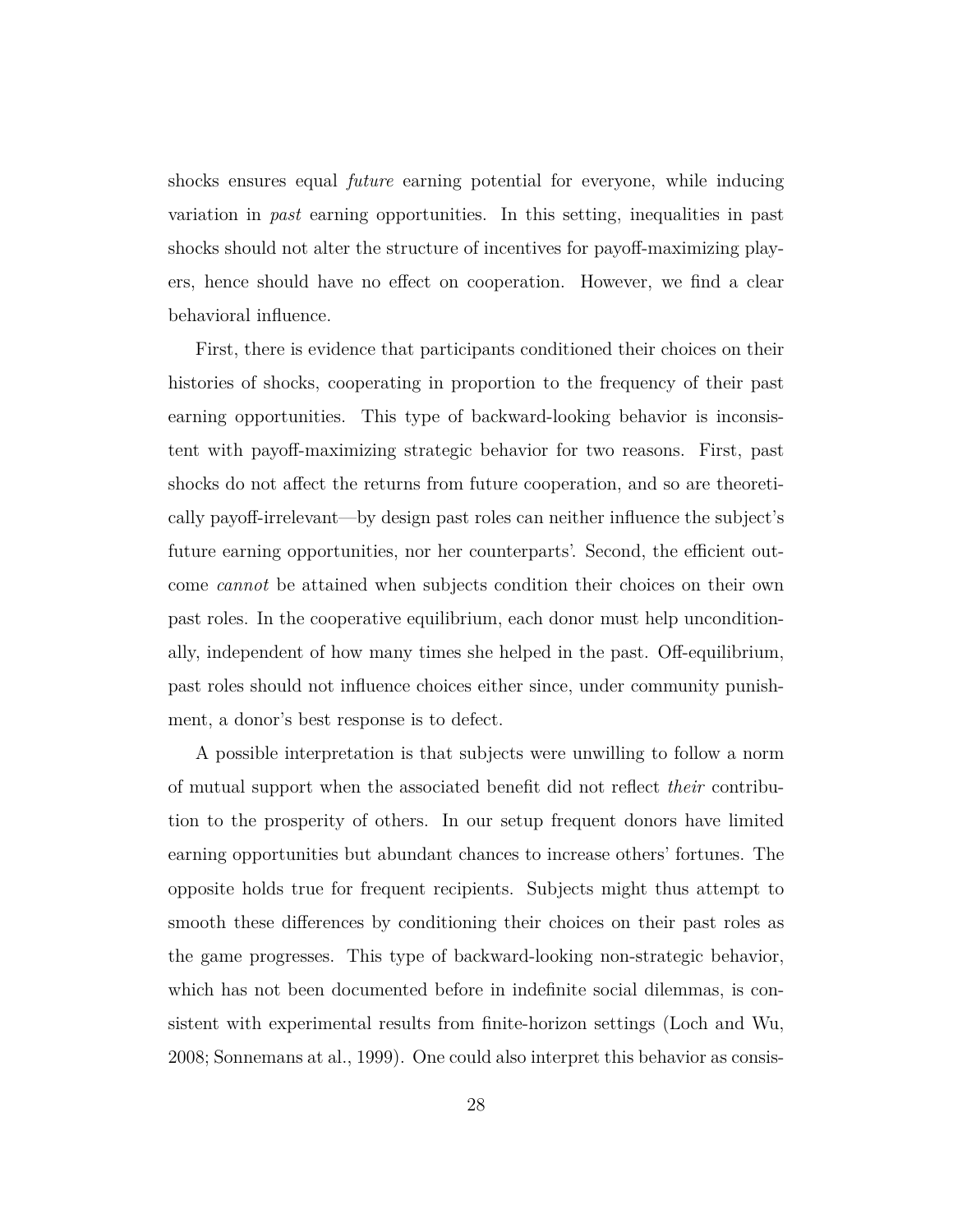tent with the "luck egalitarianism" observed in non-strategic settings (Konow, 2000; Mollerstrom et al., 2015).

We find that group cohesion is elastic to certain types of inequality information. Disclosing the distribution of past earning opportunities—over which players had no control—crowded out group cooperation. This reaction supports the interpretation that subjects acted with the intent to counteract unfavorable realizations of earning shocks, which were made especially salient when subjects could observe the relative positions in the distribution of past roles. It is also possible that people are less willing to sanction uncooperative acts—switching to a defection mode—when the distribution of past shocks reveals that not everyone had an equal chance to benefit from cooperation.

#### **References**

- Aghion, P. and J. Williamson. 1998. *Growth, Inequality, and Globalization.* New York: Cambridge University Press.
- Anderson, Lisa R., Jennifer M. Mellor, and Jeffrey Milyo. 2004. Induced heterogeneity in trust experiments. *Experimental Economics*.
- Andreoni, James and Hal Varian. 1999. Preplay contracting in the Prisoners' Dilemma. *Proceedings of the National Academy of Sciences of the United States of America* 96(19) 10933-10938.
- Blonski M., P. Ockenfels and G. Spagnolo. 2011. Equilibrium Selection in the Repeated Prisoner's Dilemma: Axiomatic Approach and Experimental Evidence. *American Economic Journal: Microeconomics*, 3(3), 164-92.
- Bolton, Gary E., Elena Katok, and Axel Ockenfels. 2005. Cooperation among strangers with limited information about reputation. *Journal of Public Economics* 89 (2005) 1457-1468.
- Camera, G. and Casari, M. 2009. Cooperation among strangers under the shadow of the future. *The American Economic Review*, 99(3), 979-1005.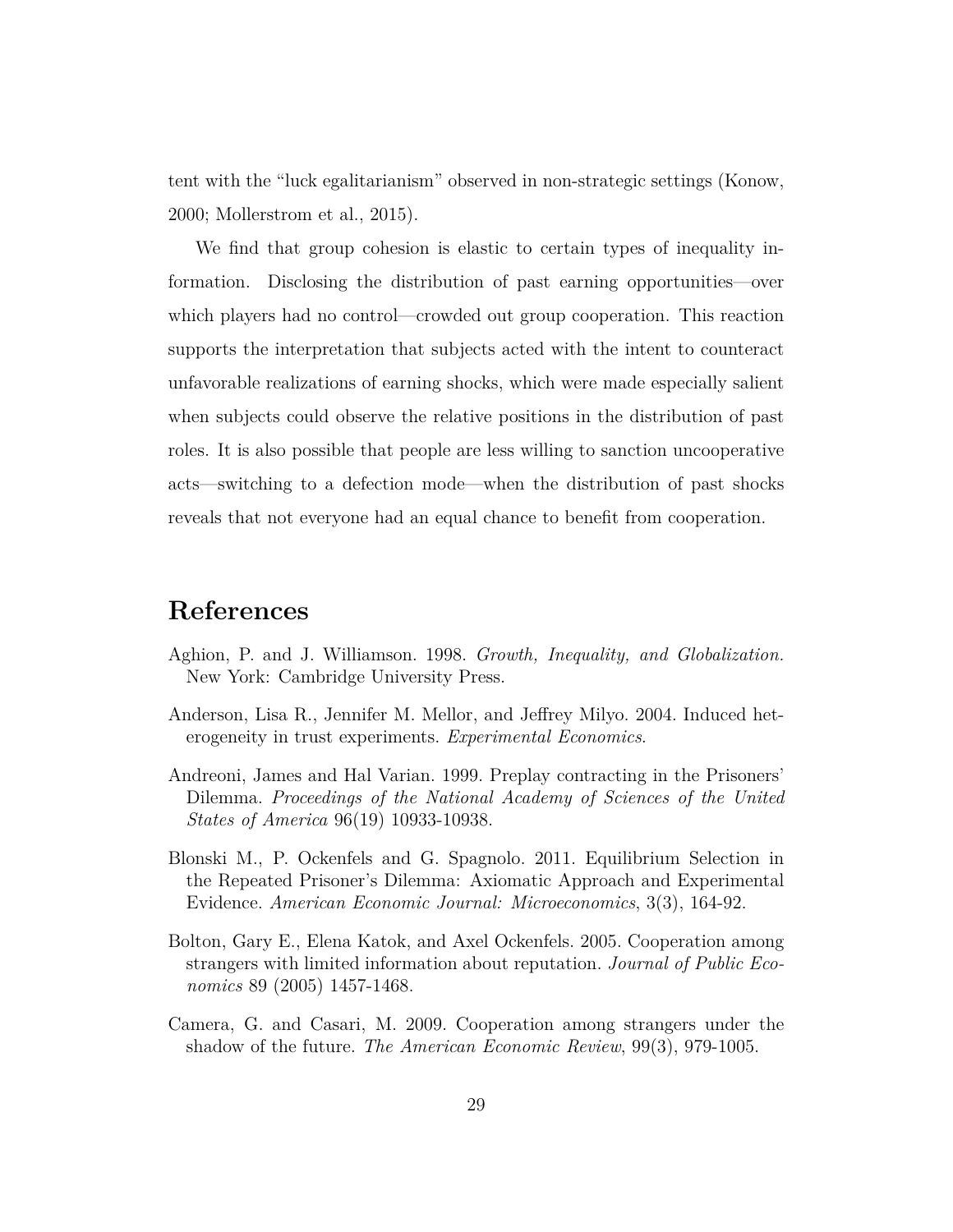- Camera, G. and Casari, M. 2014. The Coordination Value of Monetary Exchange: Experimental Evidence. *American Economic Journal: Microeconomics*, 6(1), 290-314.
- Camera, G., Casari, M., and Bigoni, M. 2013. Money and trust among strangers. *Proceedings of the National Academy of Sciences of the United States of America*, 110(37), 14889-14893.
- Chen, Yan and Robert Gazzale. 2004. When Does Learning in Games Generate Convergence to Nash Equilibria? The Role of Supermodularity in an Experimental Setting. *American Economic Review* 94(5), 1505-1535.
- Dal B<sub>6</sub>, P. 2005. Cooperation under the Shadow of the Future: Experimental Evidence from Infinitely Repeated Games. *American Economic Review* 95(5), 1591-1604.
- Dal Bó, P. and Fréchette, G. 2011. The Evolution of Cooperation in Infinitely Repeated Games: Experimental Evidence. *American Economic Review*, 101(1), 411-429.
- Deck, C. 2001. A Test of Game Theoretic and Behavioral Models of Play in Exchange and Insurance Environments. *American Economic Review* 91 (5), 1546-1555.
- Duffy, John and Jack Ochs. 2009. Cooperative Behavior and the Frequency of Social Interaction. *Games and Economic Behavior* 66 (2009), 785-812.
- Ellingsen, Tore, and Robert Ostling. 2010. When Does Communication Improve Coordination? *American Economic Review* 100, 1695-1724
- Gangadharan, L., N. Nikiforakis and M. C. Villeval. 2015. Equality Concerns and the Limits of Self-Governance in Heterogeneous Populations. Manuscript.
- Goeree, Jacob K., and C. A. Holt. 2000. Asymmetric inequality aversion and noisy behavior in alternating-offer bargaining games. *European Economic Review* 44(4), 1079-1089.
- Greiner, B., Ockenfels, A., and Werner, P. 2012. The Dynamic Interplay of Inequality and Trust—An Experimental Study. *Journal of Economic Behavior and Organization* 81, 355-365.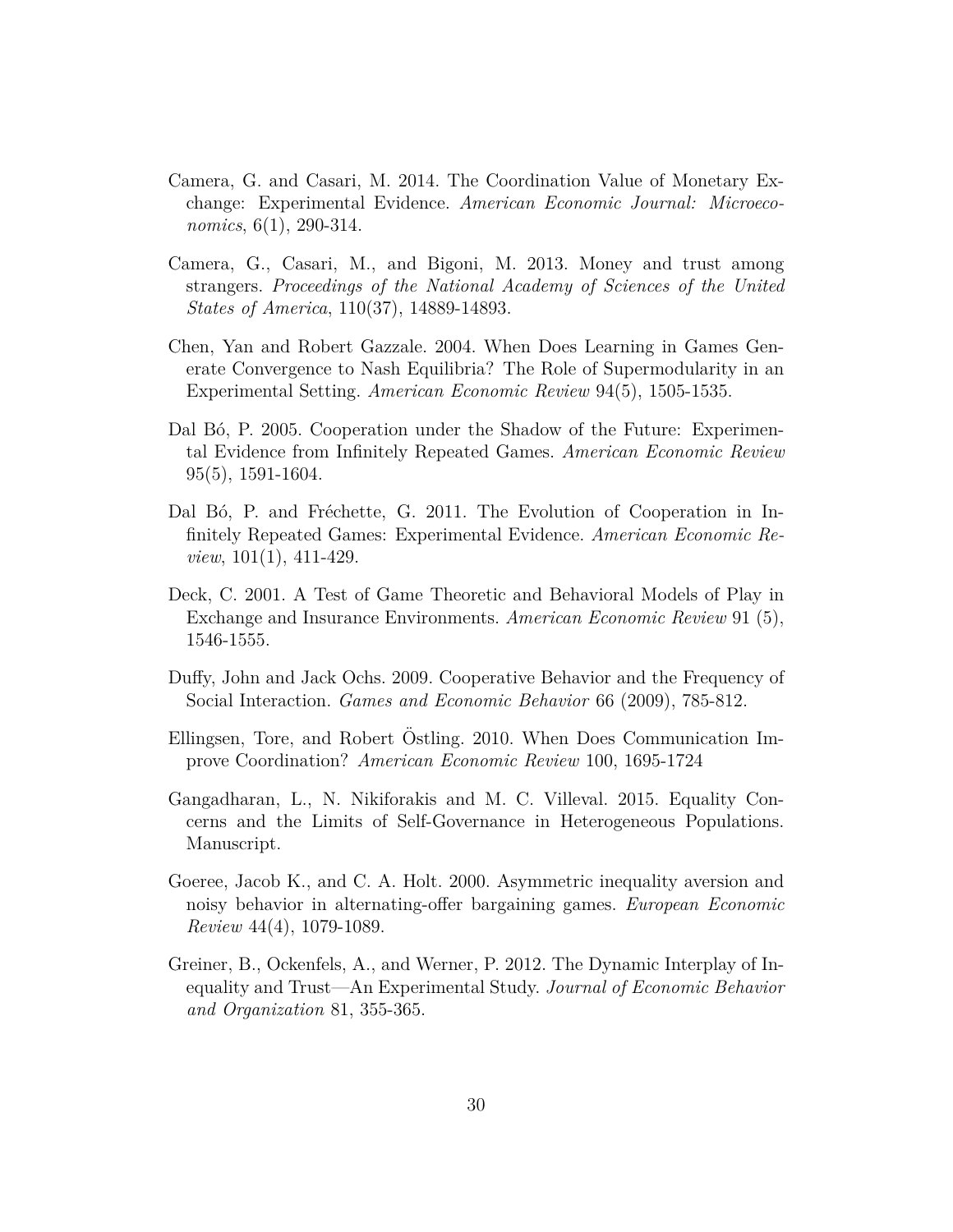- Huck, S., H.T. Normann, and J. Oechssler . 2000. Does Information about Competitors' Actions Increase or Decrease Competition in Experi mental Oligopoly Markets? *International Journal of Industrial Organization* 18, 39-57.
- Isaac, R. Mark, and Charles R. Plott. 1981. The Opportunity for Conspiracies in Restraint of Trade. *Journal of Economic Behavior and Organization* 2, 1-31.
- Kagel, John H. and Dan Levin. 1986. The Winner's Curse and Public Information in Common Value Auctions. *American Economic Review*, 76(5), 894-920
- Kagel, John H., and K. Willey-Wolfe. 2001. Tests of fairness models based on equity considerations in a three-person ultimatum game. *Experimental Economics* 4(3), 203-219.
- Kandori, Michihiro. 1992. Social norms and community enforcement. *Review of Economic Studies*, 59, 63-80.
- E. O. Kimbrough, V. Smith and B. J. Wilson, 2008. Historical Property Rights, Sociality, and the Emergence of Impersonal Exchange in Long-Distance Trade. *Am. Econ. Rev.*, 98(3), 1009-1039
- Konow, James, 2000. Fair shares: accountability and cognitive dissonance in allocation decisions. *American Economic Review* 90, 1072-1091.
- Loch, Christoph H. and Yaozhong Wu. 2008. Social Preferences and Supply Chain Performance: An Experimental Study. *Management Science* 54(11), 1835-1849,
- Mollerstrom J., B. Reme, and Erik Sørensen 2015. Luck, choice and responsibility—An experimental study of fairness views. *Journal of Public Economics* 131, 33-40
- Nagel, Rosemarie. 1995. Unraveling in Guessing Games: An Experimental Study. *American Economic Review*, 85(5), 1313-1326
- Nishi, A. H. Shirado, D. G. Rand, and N. A. Christakis. 2015. Inequality and visibility of wealth in experimental social networks. *Nature*.
- D.C. North, 1991. Institutions. *J. Econ. Persp.*, 5(1), 97-112.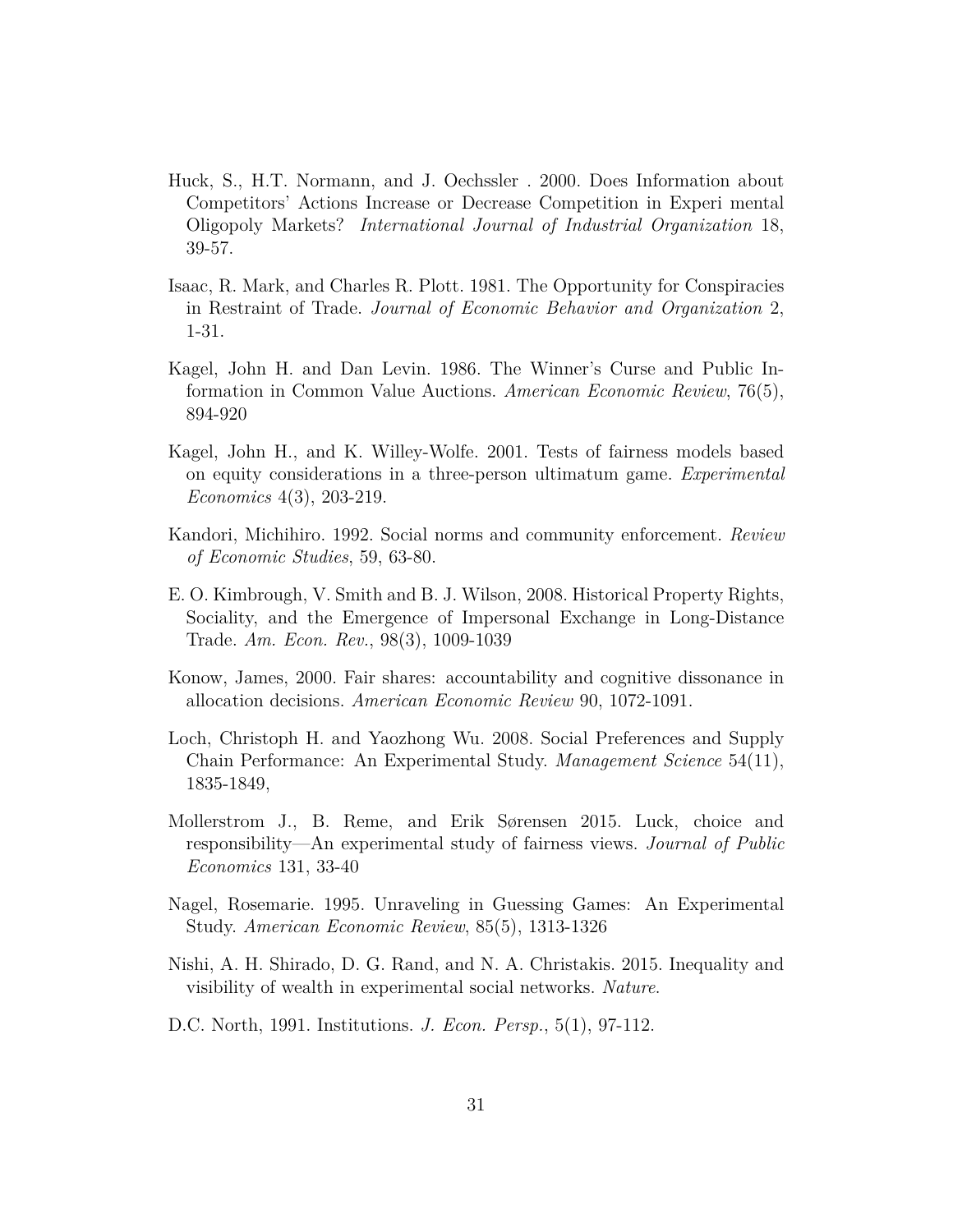- New York Times. Inequality Troubles Americans Across Party Lines. By Noam Scheiber and Dalia Sussman, June 3, 2015
- Palfrey, T.R. and Rosenthal, H., 1994. Repeated Play, Cooperation and Coordination: An Experimental Study. *The Review of Economic Studies*, 61(3), 545-565.
- Pew Research Center. 2014. Emerging and Developing Economies Much More Optimistic than Rich Countries about the Future.
- Piketty, Thomas. 2014. *Capital in the Twenty-First Century*. Cambridge, MA: Harvard University Press.
- Putnam, Robert. 2000. *Bowling Alone: The Collapse and Revival of American Community*.
- Roth, Alvin E. and Michael W. Malouf. 1979. Game-theoretic models and the role of information in bargaining. *Psychological Review*, 86(6), 574-594.
- Roth, Alvin E., and Keith Murnighan. 1978. Equilibrium behavior and repeated play of the prisoner's dilemma. *Journal of Mathematical Psychology*, 17, 189-98
- Sadrieh, A., and H.A. Verbon, 2006. Inequality, cooperation, and growth: an experimental study. *European Economic Review* 50, 1197-1222.
- Schwartz, Steven T., Richard A. Young, and Kristina Zvinakis. 2000. Reputation without Repeat Interaction: A Role for Public Disclosures. *Review of Accounting Studies*, 5(4), 351-75.
- Sherstyuk, Katerina, Nori Tarui, and Tatsuyoshi Saijo, 2013. Payment schemes in infinite-horizon experimental games. *Experimental Economics*16 (1), 125- 153.
- Smith, V. 1994. Economics in the Laboratory. *Journal of Economic Perspectives* 8(1), 113-131.
- Sonnemans, Joep, Arthur Schram, Theo Offerman (1999) . Strategic behavior in public good games: when partners drift apart. Economics Letters 62, 35-41
- Stiglitz, Joseph E. 2012. *The Price of Inequality: How Today's Divided Society Endangers Our Future*. W. W. Norton & Company, New York.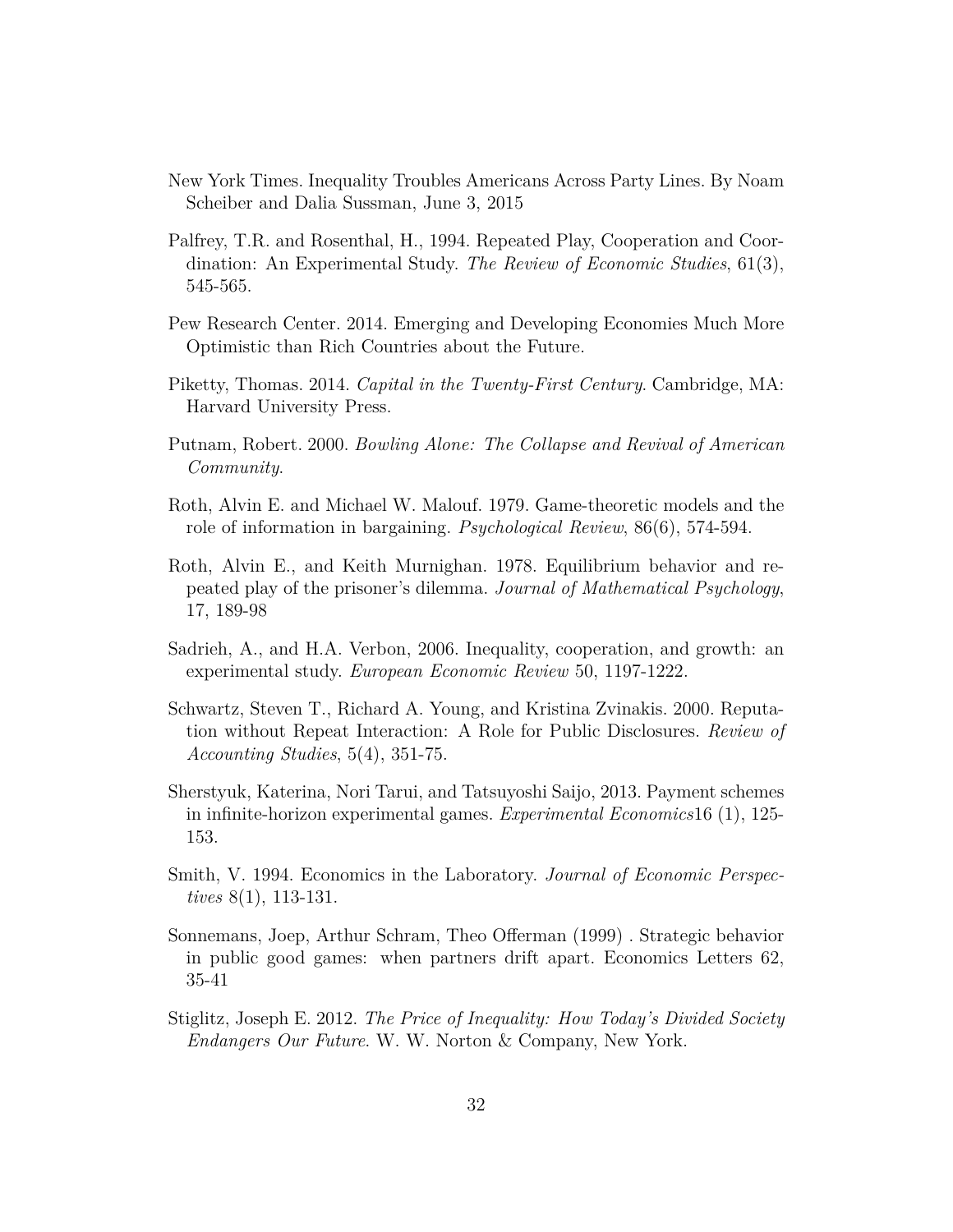Tversky, Amos and Daniel Kahneman (1974). Judgment under uncertainty: Heuristics and biases. *Science* 185 (4157): 1124-1131.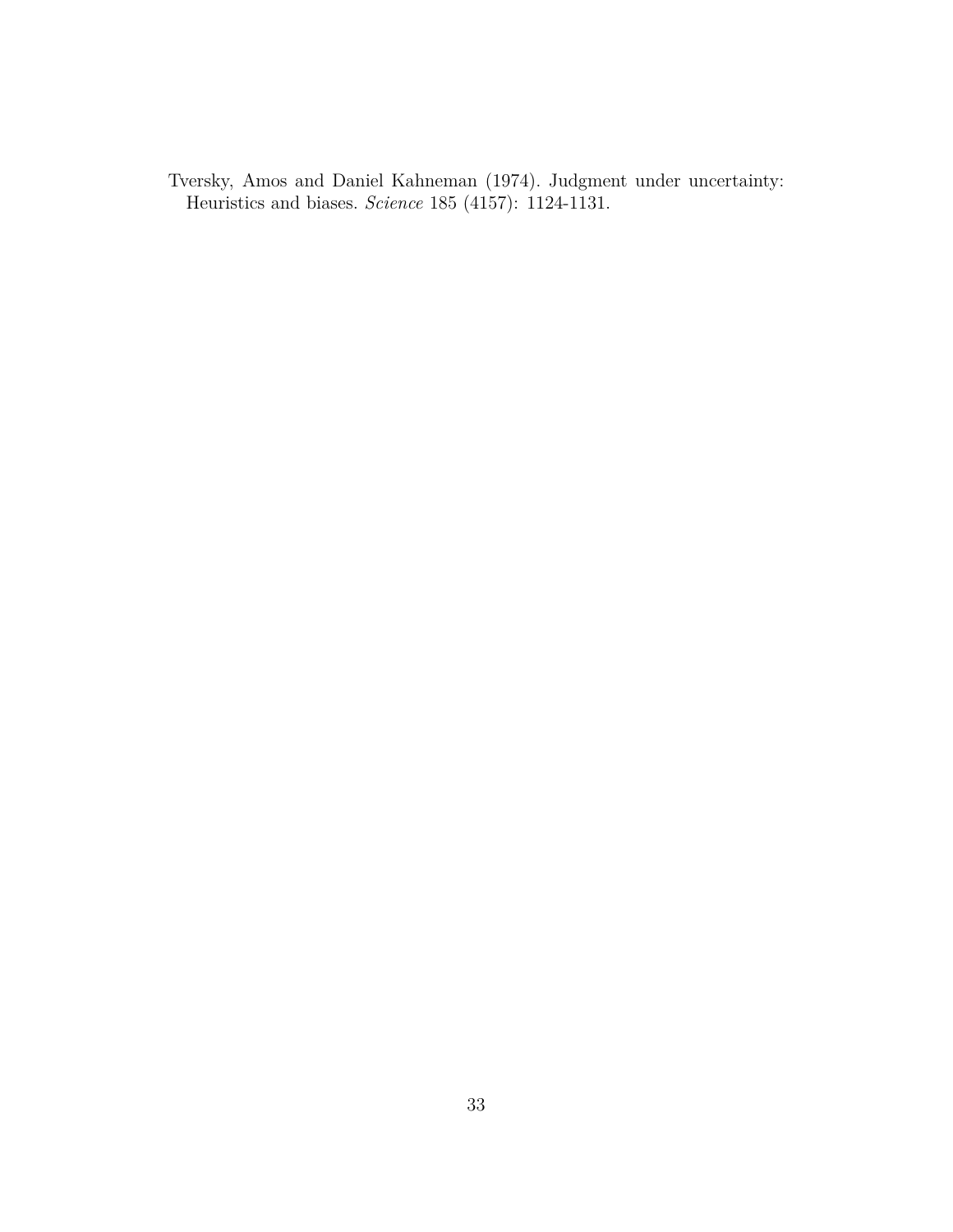## **Appendix A**

#### **Proof of Proposition 1**

This analysis is based on the existence of equilibrium proof in Camera et al. (2013). In each period  $t = 0, 1, 2, \ldots$  individuals in the group are matched in pairs, with uniform probability of selection. In each pair, a computer randomly determines who is the donor and who is the recipient (with equal probability). If cooperation (=Help) is the outcome, then *g* is the payoff to the recipient and for generality let *a* denote the payoff to the donor. If defection (=Do nothing) is the outcome, then *d* is the payoff to the donor and *d* − *l* to the recipient. Period payoffs are geometrically discounted at rate  $\beta \in (0,1)$  starting from period  $n > 0$ .

The equilibrium payoff (=expected lifetime utility) at  $t = 0$  is

$$
v(n) := (n+1) \times \frac{g+a}{2} + \sum_{j=1}^{\infty} \beta^j \times \frac{g+a}{2} = \frac{g+a}{2} \times \left(n + \frac{1}{1-\beta}\right).
$$

A player is a donor or a recipient with equal probability in each period, hence expects to earn *g* + *a* 2 in each period. The payoff *v*(*n*) is increasing in *n* because payoffs are discounted by  $\beta$  in periods  $t \geq n$ .

The equilibrium payoff in the continuation game starting on any date  $t \geq 0$ , *before* any uncertainty is resolved, corresponds to

$$
V_t = \begin{cases} v(n-t) & \text{if } t < n \\ v^* := \frac{g+a}{2(1-\beta)} & \text{if } t \ge n. \end{cases}
$$

The equilibrium payoff of a donor at the start of any date *t* is

$$
V_{dt} = \begin{cases} a + v(n - t - 1) & \text{if } t < n \\ a + \beta v^* & \text{if } t \ge n. \end{cases}
$$

We must check that in equilibrium donors have no incentive to defect; out of equilibrium, donors have no incentive to cooperate.

Defection is the dominant action off-equilibrium; i.e., it is always individually optimal to punish after a defection from equilibrium play is made public. To see this suppose a donor deviates by helping off equilibrium. She would earns *a* instead of *d* but her continuation payoff would not improve since everyone else keeps defecting—as prescribed by the rule of punishment. Since  $d > a$ , it is optimal to punish off equilibrium.